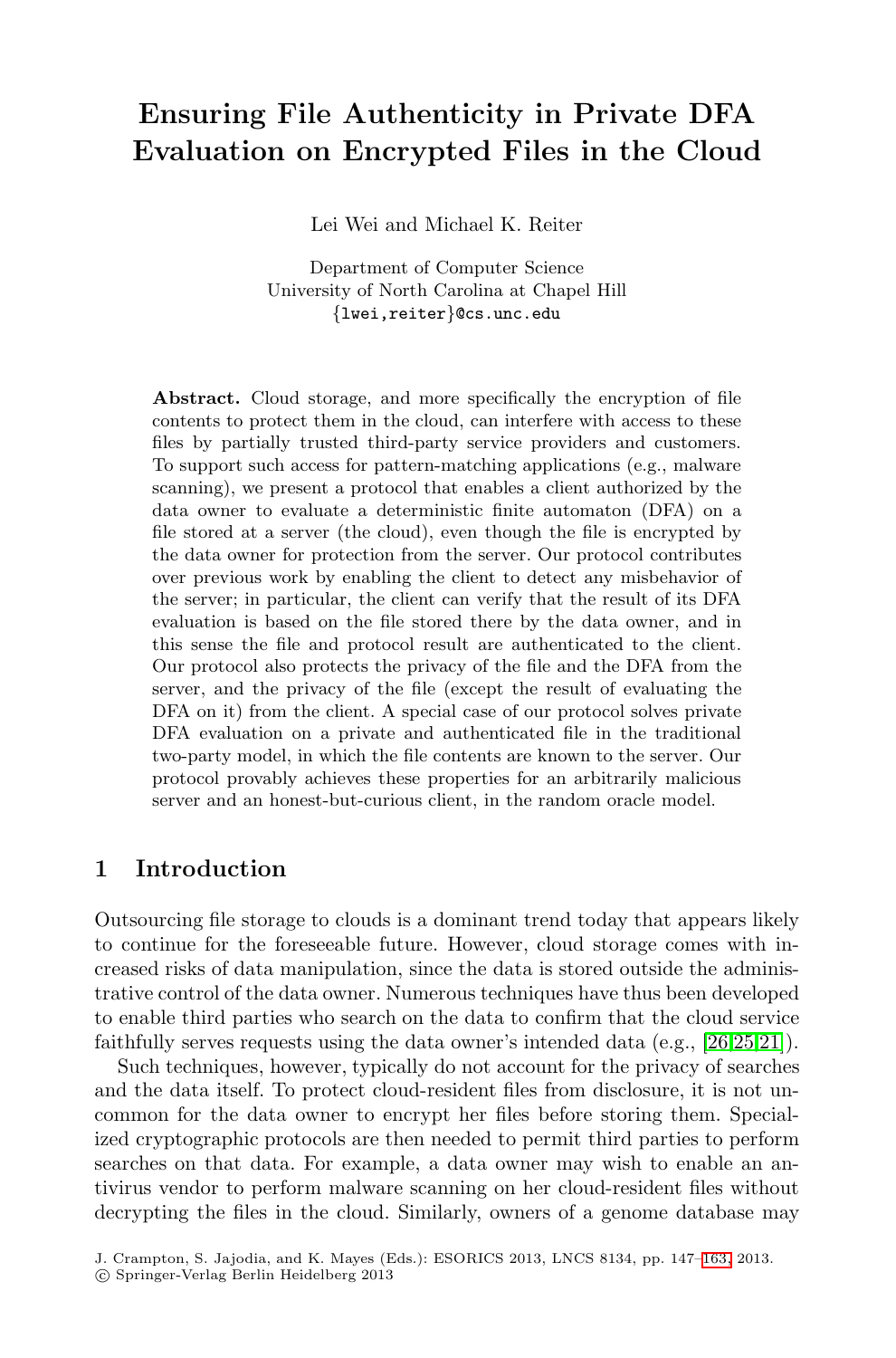wish to enable qualified researchers to perform searches on the data  $(e.g., [1,2])$ , again without decrypting the files in the cloud. [The](#page-15-0)[se](#page-15-1) [ap](#page-16-1)plications are especially challenging if the third parties should be given only limited access to the data (versus disclosing all of it to them) and because the searches themselves may be sensitive: malware signatures can be used to develop malware to evade them [18,32] and searches on genome datasets may reflect proprietary research directions.

Protocols for a third-party client to perform private searches on encrypted data in the cloud, while revealing nothing to the cloud server and nothing but the search result to the client, do exist for some types of searches (e.g., [27,11,30]). To our knowledge, however, none also enforces that the cloud server employs the data that the data owner stored at the cloud server. Indeed, the traditional notion that a protocol is secure against arbitrarily malicious adversaries provides no guarantees on what *input* a malicious party may use in the protocol.

In this paper, we provide a protocol that enables a client to evaluate a deterministic finite automaton (DFA) on a file encrypted at the cloud server so that the authenticity of the file input by the server and the integrity of the computation result are both enforced. At the same time, the protocol provably protects the file contents (except for the result of the computation) from an honest-but-curious client (and heuristically from even a malicious client) and provably protects both the file contents and DFA from an arbitrarily malicious server. To our knowledge, our protocol is the first example of performing secure DFA computation on both encrypted *and authenticated* data.

Traditionally, one needs to know the file content and the signature to verify the authenticity of a file, and so the main technical difficulty in our case is to ensure computation on authenticated (signed) data without disclosing the plaintext to either party. The most common approach one might first consider to solve this problem is to leverage zero-knowledge proof techniques. By asking the data owner to publish commitments of the file character signatures, the server might then prove that his input used in the protocol is consistent with the published commitments. In the ways we see to instantiate this intuition, however, it would require much higher computation and communication costs than our protocol. Instead, we introduce a new technique to enforce correct server behavior and the authenticity of the input on which it is allowed to operate, without relying on zero-knowledge proofs at all. At a high level, the protocol takes advantage of the verifiability of the computation result to check the correctness of the server behavior. The proto[co](#page-2-0)l is designed so that that legitimate outputs are encoded in a small space only known to the client, and any malicious behavior by the server will result in the final output lying outside this space, which is then easily detected by the client. We prove this property (in the random oracle model) and the privacy of both the file and the DFA against an arbitrarily malicious server. We also prove the privacy of the file (except for the result of the DFA evaluation) against an honest-but-curious client.

The rest of this paper is structured as follows. We discuss related work in Section 2 and review our goals in Section 3. We detail our protocol and summarize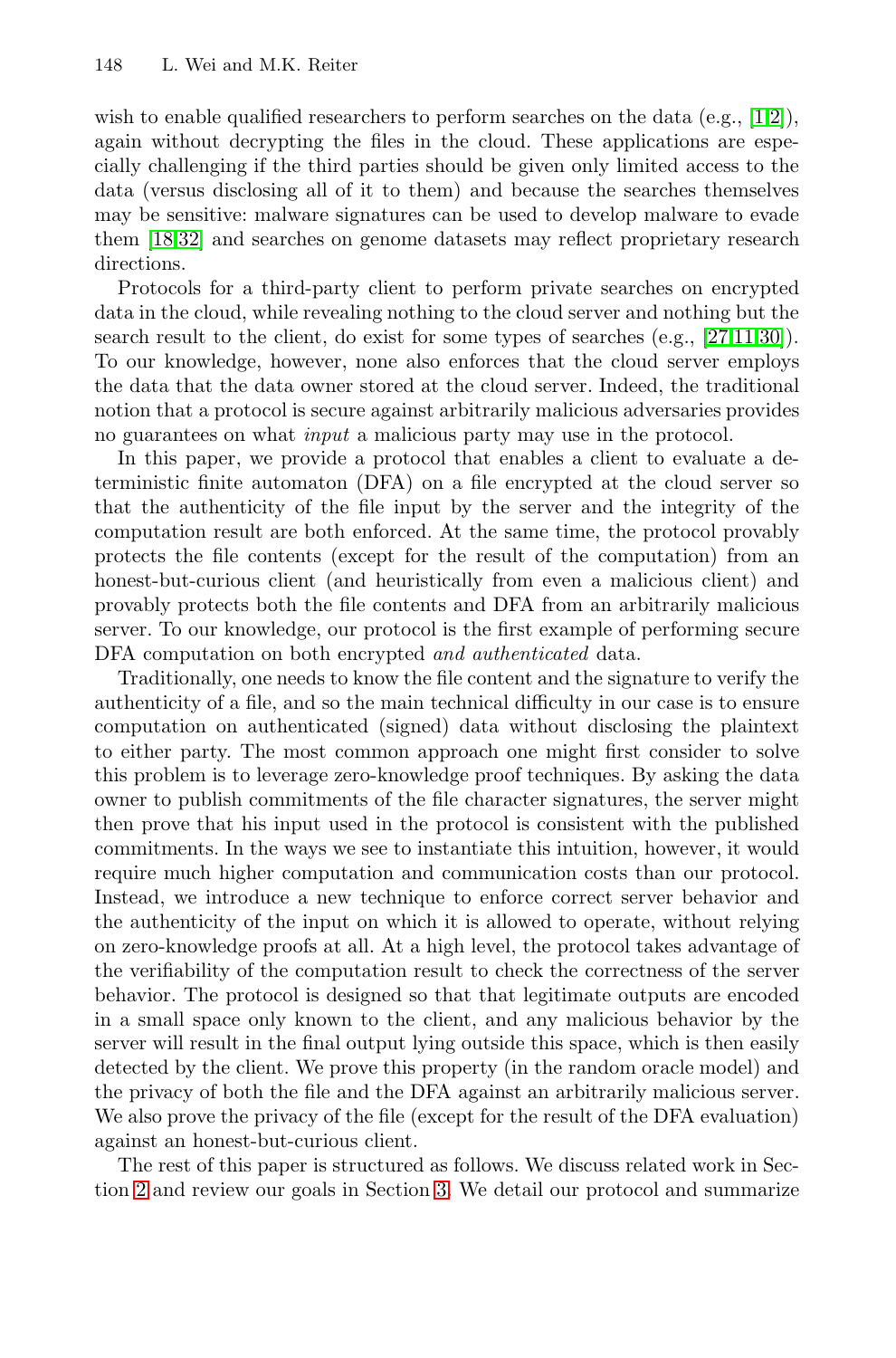its security proof in Section [4. W](#page-16-2)e discuss the impact of file updates in Section 5. We discuss extensions in Section 6 and conclude in Section 7.

# **2 Related Work**

The topic on which we focus in this paper falls into the general paradigm of twoparty secure computation [31,15]. The specific problem of private DFA evaluation was first studied by Troncoso-Pas[to](#page-14-0)riza et al. [29] who presented a protocol for honest-but-curious adversaries in which one party can evaluate its private DFA on a string held by another party, without either party leaking any information [ab](#page-16-1)out its input beyond what is implied by the outcome of the evaluation. Since then, the problem has been extensively studied. Frikken [13] presented a protocol that improved on the round complexity and computational costs. Gennaro et al. [14] proposed a protocol that is secure against malicious adversaries. Mohassel et al. [23] presented a protocol that significantly improves on the computational costs of b[oth](#page-15-2) [pa](#page-15-3)[rtic](#page-15-4)ipants. Blanton and Aliasgari [4] proposed protocols that outsource the computation to two computational servers by secret sharing the DFA and data between them (with extension to multiple servers). The work by Wei and Reiter [30] is the m[ost](#page-14-1) [re](#page-15-5)[le](#page-14-2)[van](#page-16-3)t to ours. They introduced new protocols in the cloud outsourcing scenario where a client can evaluate a DFA on the encrypted data stored on a cloud server, once authorized to do so by the data owner. However, the protocol does not guarantee the authenticity of the data input by the cloud server. The related problem of secure pattern matching has also attracted attention [16,17,19], though again without treatment of data authenticity as we consider here.

<span id="page-2-0"></span>Secure computation on [au](#page-13-0)thenticated input was previously considered in the context of private set intersection. Several works [7,10,9,28] studied private intersection of certified sets, in which the set el[em](#page-14-3)ents of each party must be certified by a trusted third party for use in performing the intersection. However, none considered the scenario where the data input to one party is only in ciphertext form and must remain hidden to it. In addition, to our knowledge we are the first to consider secure computation on authenticated data in the context of private DFA evaluation.

One of our protocol extensions (Section 6) secret-shares the file decryption key between the server and client in order to perform DFA evaluation on the encrypted data. In this respect, the protocols of Choi et al. [8] are related. They developed protocols based on a garbled circuit technique that enable two parties to compute any functionality after a secret decryption key is shared between them. This work, however, did not enforce authenticity of the protocol inputs.

# **3 Goals**

A deterministic finite automaton M is a tuple  $\langle Q, \Sigma, \delta, q_{\text{init}} \rangle$  where Q is a set<br>of  $|Q| = n$  states:  $\Sigma$  is a set (alphabet) of  $|\Sigma| = m$  symbols:  $\delta : Q \times \Sigma \to Q$ of  $|Q| = n$  *states*;  $\Sigma$  is a set *(alphabet)* of  $|\Sigma| = m$  *symbols*;  $\delta : Q \times \Sigma \rightarrow Q$ is a transition function; and  $q_{\text{init}}$  is the initial state. (A DFA can also specify a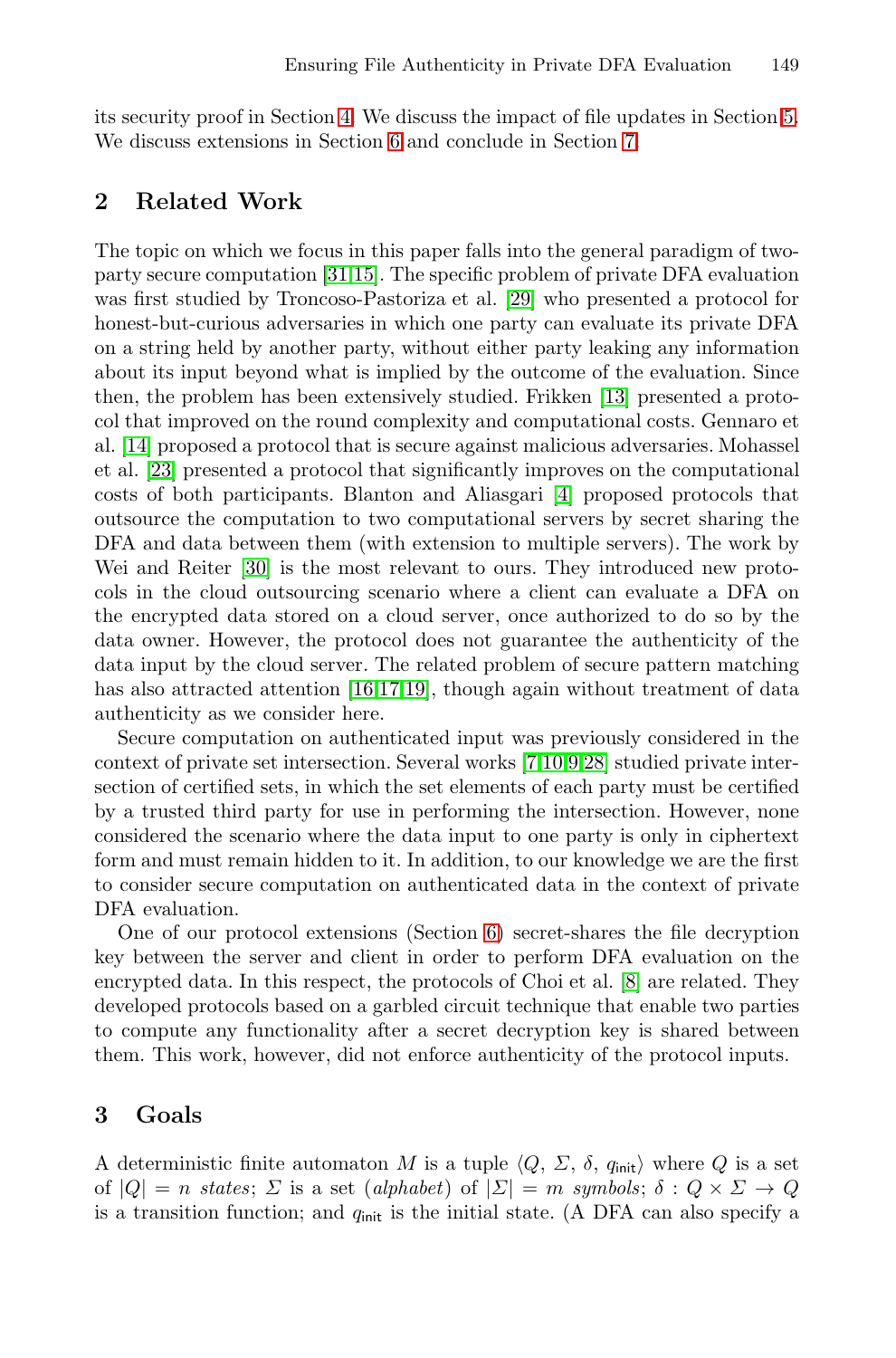set  $F \subseteq Q$  of accepting states; we ignore this here to save space, though our protocols can easily be adapted to accommodate it, similar to the techniques suggested in previous work [30].) Our goal is to enable a client holding a DFA M to interact with a server holding a file ciphertext to evaluate M on the file plaintext. More specifically, the client should output the final state to which the file plaintext drives the DFA; i.e., if the plaintext file is a sequence  $\langle \sigma_k \rangle_{k \in [\ell]}$ <br>where  $[\ell]$  denotes the set  $\{0, 1, \ldots, \ell-1\}$  and where each  $\sigma_k \in \Sigma$  then the where  $[\ell]$  denotes the set  $\{0, 1, \ldots, \ell-1\}$  and where each  $\sigma_k \in \Sigma$ , then the client should output  $\delta(\ldots \delta(\delta(q_{\text{init}}, \sigma_0), \sigma_1), \ldots, \sigma_{\ell-1})$ . We also permit the client to learn the file length  $\ell$  and the **server** to learn the number of states *n* in the to learn the file length  $\ell$  and the server to learn the number of states n in the client's DFA. (Indeed, because the DFA output leaks  $\log n$  bits about the file to the client, the server should know  $n$  to measure the leakage to the client and to limit the number of DFA queries the client is allowed, accordingly.) However, the client should learn nothing else about the file; the server should learn nothing else about the [clie](#page-0-0)nt's DFA and nothing about the file plaintext.

An additional goal of our protocols — and their main contribution over prior work — is to ensure that the client detects if the server deviates from the protocol. More specifically, we presume that a data owner stores the file ciphertext at the server, together with accompanying authentication data. We require that the client return the result of evaluating its DFA on the file stored by the data owner or else that the client detect the misbehavior of the server. In this paper we do not explicitly concern ourselves with misbehavior of [th](#page-2-0)e client, owing to the use cases outlined in Section 1 that involve a partially trusted third-party customer or service provider (e.g., antivirus vendor). That said, we believe our protocol to be heuristically secure against an arbitrarily malicious client.

## **4 Private DFA Evaluation on Signed and Encrypted Data**

In [th](#page-12-0)is section we present a protocol meeting the goals described in Section 3: the client learns only the length of the file and the output of his DFA evaluation on the file stored at the server; the server learns only the number of states in the client's DFA and the length of the file; and the client detects any misbehavior by the server that would cause him to return an incorrect result. Again, we do not consider misbehavior of the client here; the client is honest-but-curious only. In this section we consider the file as static. The impact of file updates will be discussed in Section 5.

### **4.1 Preliminaries**

Let " $\leftarrow$ " denote assignment and "s  $\stackrel{\$}{\leftarrow} S$ " denote the assignment to s of a<br>randomly chosen element of set S. Let  $\kappa$  be a security parameter. Let ParamGen randomly chosen element of set S. Let  $\kappa$  be a security parameter. Let ParamGen be an algorithm that, on input  $1^{\kappa}$ , produces  $(p, G_1, G_2, g, e) \leftarrow \text{ParamGen}(1^{\kappa})$ where p is a prime;  $G_1$  and  $G_2$  are multiplicative groups of order p; q is a generator of  $G_1$ ; and  $e: G_1 \times G_1 \rightarrow G_2$  is an efficiently computable bilinear map<br>such that  $e(P^u, Q^v) = e(P, Q)^{uv}$  for any  $P, Q \in G_2$  and any  $u, v \in \mathbb{Z}^*$ such that  $e(P^u, Q^v) = e(P, Q)^{uv}$  for any  $P, Q \in G_1$  and any  $u, v \in \mathbb{Z}_p^*$ .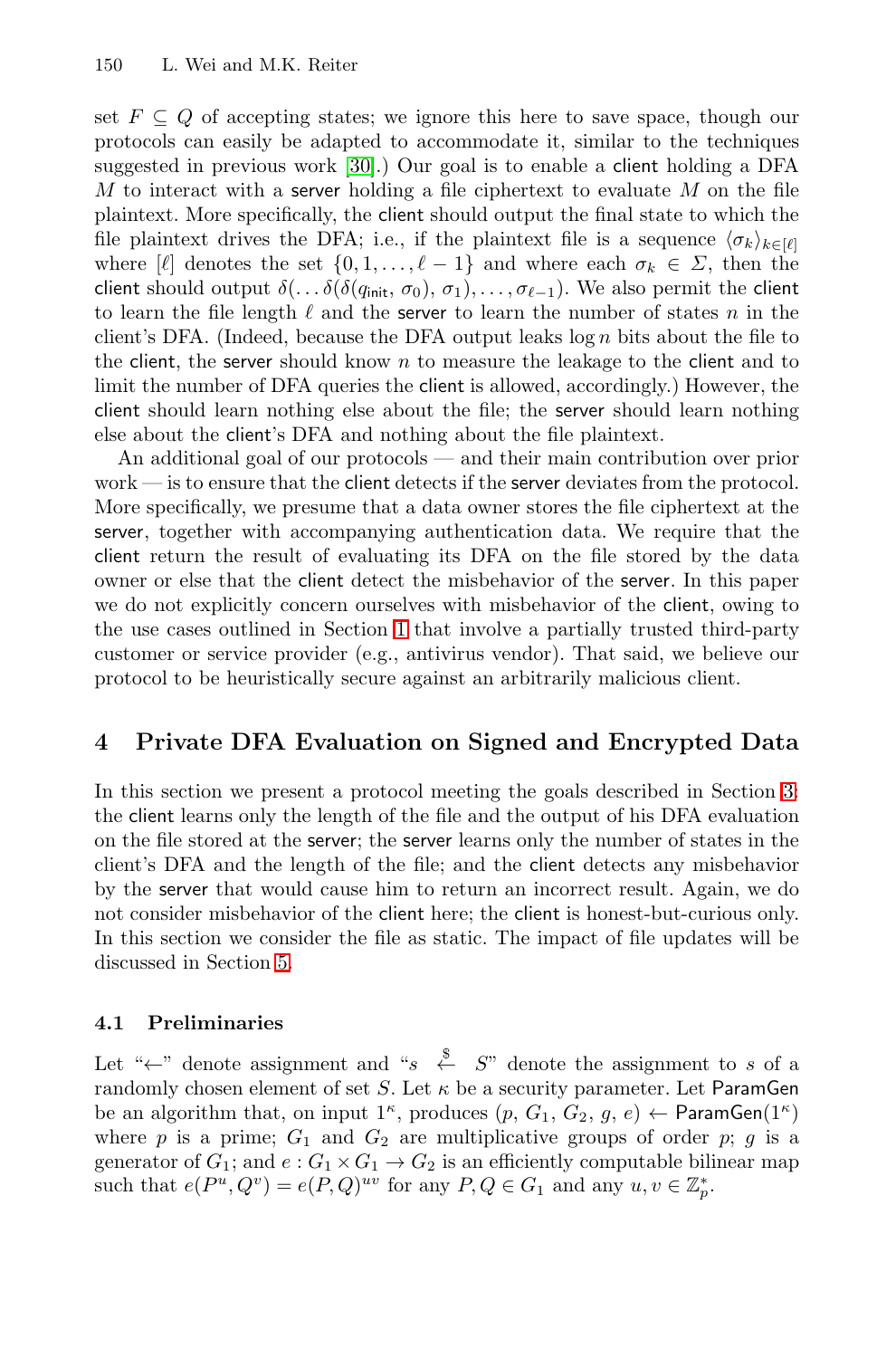*BLS Signatures.* Our protocol makes use of the Boneh-Lynn-Shacham (BLS) signature scheme [6]. Suppose  $(p, G_1, G_2, g, e) \leftarrow$  ParamGen $(1^{\kappa})$  and let H<sub>1</sub> be a hash function  $H_1 : \{0,1\}^* \to G_1$ . The BLS scheme consists of a triple of a scheme scheme of a triple of a triple of a scheme of  $R_1$  SkeyGen RISSign RISVerify) defined as follows algorithms (BL[SKe](#page-15-6)yGen, BLSSign, BLSVerify), defined as follows.

BLSKeyGen $(p, G_1, G_2, g, e)$ : Select  $x \stackrel{\$}{\leftarrow} \mathbb{Z}_p^*$ . Return private signing key  $\langle G_1, x \rangle$ <br>and public verification key  $\langle p, G_1, G_2, g, e, h \rangle$  where  $h \leftarrow g^x$ .<br>BLSSign<sub>ton and</sub> (m): Beturn the signature  $H_2(m)^x$ 

BLSSign<sub> $(G_1,x)(m)$ </sub>: Return the signature  $H_1(m)^x$ .

BLSVerify<sub>(p,G<sub>1</sub>,G<sub>2</sub>,g,e,h)</sub>(m,s): Return true if  $e(H_1(m), h) = e(s, g)$  and false otherwise.

*Paillier encryption.* Our scheme is built using the additively homomorphic encryption scheme due to Paillier [24]. This cryptosystem has a plaintext space  $\mathbb{R}$  where  $\langle \mathbb{R}, +_{\mathbb{R}}, \cdot_{\mathbb{R}} \rangle$  denotes a commutative ring. Specifically, this encryption scheme includes algorithms **PGen PEnc**, and **PDec** where: **PGen** is a randomized scheme includes algorithms PGen, PEnc, and PDec where: PGen is a randomized algorithm that on input  $1^{\kappa}$  outputs a public-key/private-key pair  $(\text{pek}, \text{pdk}) \leftarrow$ PGen( $1^{\kappa}$ ); PEnc is a randomized algorithm that on input public key *pek* and plaintext  $m \in \mathbb{R}$  (where  $\mathbb R$  can be determined as a function of *pek*) produces a ciphertext  $c \leftarrow \text{PEnc}_{\text{pek}}(m)$ , where  $c \in C_{\text{pek}}$  and  $C_{\text{pek}}$  is the ciphertext space determined by *pek*; and PDec is a deterministic algorithm that on input a private key *pdk* and ciphertext  $c \in C_{pek}$  produces a plaintext  $m \leftarrow \text{PDec}_{pdk}(c)$ where  $m \in \mathbb{R}$ . In addition,  $\mathcal{E}$  supports an operation  $+_{\text{pek}}$  on ciphertexts such that for any public-key/private-key pair  $(\text{pek}, \text{pdk})$ ,  $\text{PDec}_{\text{pdk}}(\text{PEnc}_{\text{pek}}(m_1) +_{\text{pek}})$  $\text{PERC}_{pek}(m_2)) = m_1 +_{\mathbb{R}} m_2$ . Using  $+_{pek}$ , it is possible to implement  $\cdot_{pek}$  for which  $PDec_{pdk}(m_2 \cdot_{pek} PEnc_{pek}(m_1)) = m_1 \cdot_{R} m_2.$ 

In Paillier encryption, the ring  $\mathbb{R}$  is  $\mathbb{Z}_N$ , the ciphertext space  $C_{\langle N,g \rangle}$  is  $\mathbb{Z}_{N^2}^*$ , d the relevant algorithms are as follows and the relevant algorithms are as follows.

**PGen**(1<sup> $\kappa$ </sup>): Choose random  $\kappa/2$ -bit strong primes  $p_1, p_2$ ; set  $N \leftarrow p_1p_2$ ; choose  $g \in \mathbb{Z}_{N^2}^*$  with order a multiple of N; and return the public key  $\langle N, g \rangle$  and private<br>key  $\langle N, g \rangle$  and  $\langle N \rangle$  where  $\lambda(N)$  is the Carmichael function of N key  $\langle N, g, \lambda(N) \rangle$  where  $\lambda(N)$  is the Carmichael function of N.

**PEnc**<sub>(N,g)</sub>(m): Select  $r \stackrel{\$}{\leftarrow} \mathbb{Z}_N^*$  and return  $g^m r^N \mod N^2$ .

 $\text{PDec}_{\langle N,g,\lambda(N)\rangle}(c)$ : Return  $m = \frac{L(c^{\lambda(N)} \mod N^2)}{L(g^{\lambda(N)} \mod N^2)} \mod N$ , where L is a function that takes input elements from the set  $\{u \leq N^2 \mid u \equiv 1 \mod N\}$  and returns  $L(u) = \frac{u-1}{L(u)}$  $L(u) = \frac{u-1}{N}.$ <br> $C_1 + (N + C_2)$ 

 $\frac{c_1 + (N,g)}{c_2}$ : Return  $c_1c_2$  mod  $N^2$ .

 $m \cdot_{\langle N,g \rangle} c$ : Return  $c^m$  mod  $N^2$ .

We use  $\sum_{k}$  to denote summation using  $+_{pek}$ ;  $\sum_{k}$  to denote summation using  $+_{\mathbb{R}}$ ; and  $\mathbb{R}$  to denote the product using  $\cdot_{\mathbb{R}}$  of a sequence.

# **4.2 Initial Construction without File Encryption**

We denote the file stored at the server as consisting of characters  $\sigma_0, \ldots, \sigma_{\ell-1}$ ,<br>where each  $\sigma_i \in \Sigma$  Prior to storing this file at the server, however, the data owner where each  $\sigma_k \in \Sigma$ . Prior to storing this file at the server, however, the data owner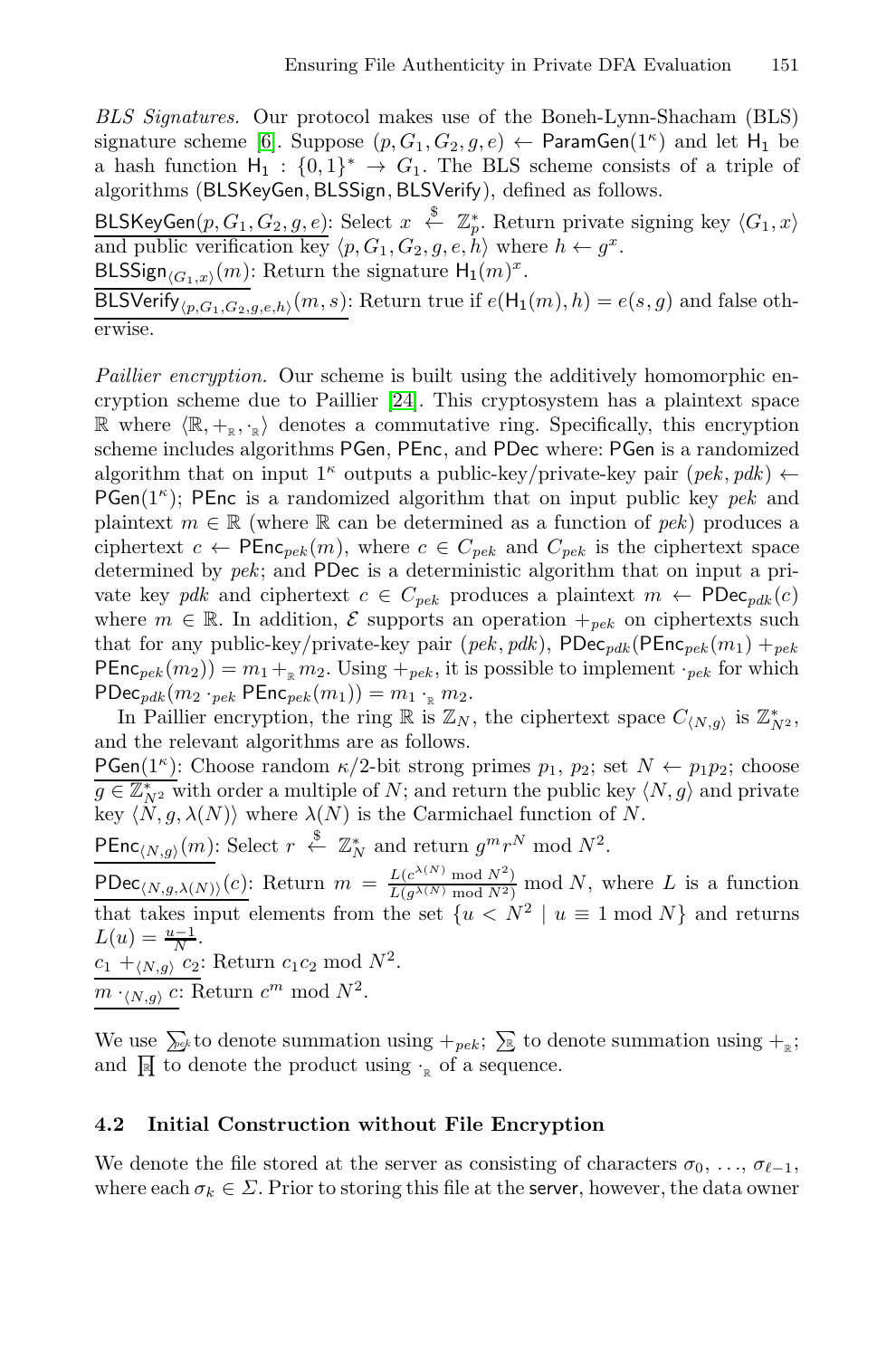uses its private BLS signing key  $\langle G_1, x \rangle$  to produce  $s_k \leftarrow \text{BLSSign}_{\langle G_1, x \rangle}(\sigma_k || k)$  for each  $k \in [\ell]$  — i.e., a per-file-character signature that inc[orp](#page-16-1)orates the position of the character in the file<sup>1</sup> — and stores these signed characters at the server, instead. (Here, "||" denotes concatenation.) Note that since  $s_k = H_1(\sigma_k || k)^x$ , anyone knowing the corresponding verification key  $\langle p, G_1, G_2, g, e, h \rangle$  cannot only<br>verify  $\varepsilon$ , but can also extract  $\sigma_1$  and  $k$ , by simply testing for each  $\sigma \in \Sigma$  and verify  $s_k$  but can also extract  $\sigma_k$  and k, by simply testing for each  $\sigma \in \Sigma$  and  $k \in [\ell]$  whether  $e(H_1(\sigma||k), h) = e(s_k, g)$ . As such, while in our initial protocol description, the data owner stores  $s_0, \ldots, s_{\ell-1}$  at the server, this implicitly conveys  $\sigma_0$   $\sigma_{\ell-1}$  as well conveys  $\sigma_0, \ldots, \sigma_{\ell-1}$ , as well.<br>The basic structure of the n

The basic structure of the protocol, which is borrowed from previous work [30], involves the client encoding its DFA transition function  $\delta$  as a bivariate polynomial  $f(x, y)$  over R where x is the variable representing a DFA state and y is the variable representing an input symbol. In our protocol, the client and server then evaluate this polynomial together, using a single round of interaction per state transition (i.e., per file character), in such a w[ay t](#page-16-1)hat the client observes only ciphertexts of states and file characters and the server observes only a randomly blinded state. More specifically, in our protocol, if the current DFA state is  $q$ , blinded state. More specifically, in our protocol, if the current DFA state is q, then the server observes only  $\pi(q) + R \varphi$  for  $\varphi \stackrel{\text{g}}{\leftarrow} R$  chosen by the client and where  $\pi: Q \to \mathbb{R}$  maps DEA states to distinct ring elements. The client with where  $\pi: Q \to \mathbb{R}$  maps DFA states to distinct ring elements. The client, with knowledge of  $\pi$  and  $\varphi$ , can calculate  $f(x, y)$  so that  $f(\pi(q) + \varphi, \sigma) = \pi(\delta(q, \sigma))$ for each  $q \in Q$  and  $\sigma \in \Sigma$ . Then, starting with a ciphertext of  $\pi(q)$  for the DFA state q resulting from processing file characters  $\sigma_0$ , ...,  $\sigma_{k-1}$ , the client can interact with the server to obtain a ciphertext of  $f(\pi(q) + R \varphi, \sigma_k)$  [30].

The central innovation in our protocol is a technique by which the client, without knowing  $s_k$ , can compute an encoding of the file character  $\sigma_k$  that the server must use in round  $k$  of the evaluation. If the server does not, it "throws off" the evaluation in a way that the server cannot predict. As a result, if the server deviates from the protocol, the end result of the evaluation will be an unpredictable element of the ring R, which will not correspond to *any* state of the DFA with overwhelming probability. To accomplish this, the client defines the encoding of character  $\sigma \in \Sigma$  and position  $k \in [\ell]$  to be  $\tau(\sigma, k, \psi_k) = H_2(e(H_1(\sigma||k)^{\psi_k}, h)),$ where  $H_2$  is a hash function  $H_2 : G_2 \to \mathbb{R}$  (modeled as a random oracle) and where  $\psi_k \overset{\$}{\leftarrow} \mathbb{Z}_p^*$  is selected by the client in the round for the k-th char-<br>pater. If the client conde  $W_{k-1}$   $e^{\psi_k}$  to the concer in the round for the k-th acter. If the client sends  $\Psi_k \leftarrow g^{\psi_k}$  to the server in the round for the k-th character, then the server can compute  $\tau(\sigma_k, k, \psi_k)$  for the file character  $\sigma_k$  as  $\tau(\sigma_k, k, \psi_k) = H_2(e(s_k, \Psi_k))$ . However, without  $\psi_k$  the server will be unable to compute the encoding  $\tau(\sigma, k, \psi_k)$  for any  $\sigma \neq \sigma_k$ .

The final difficulty to overcome lies in the fact that [th](#page-12-0)e client, by altering the encoding of each character  $\sigma \in \Sigma$  per round k, must also recompute  $f(x, y)$ to account for this new encoding. As such, the client recomputes  $f(x, y)$  to satisfy  $f(\pi(q) +_{\mathbb{R}} \varphi_k, \tau(\sigma, k, \psi_k)) = \pi(\delta(q, \sigma))$  per round k, for every  $q \in Q$  and

 $1$  The file name or other identifier could be included along with the character position, to detect the exchange of characters between files. Similarly, the length  $\ell$  can be included to detect file truncation. These issues are discussed further in Section 5 included to detect file truncation. These issues are discussed further in Section 5.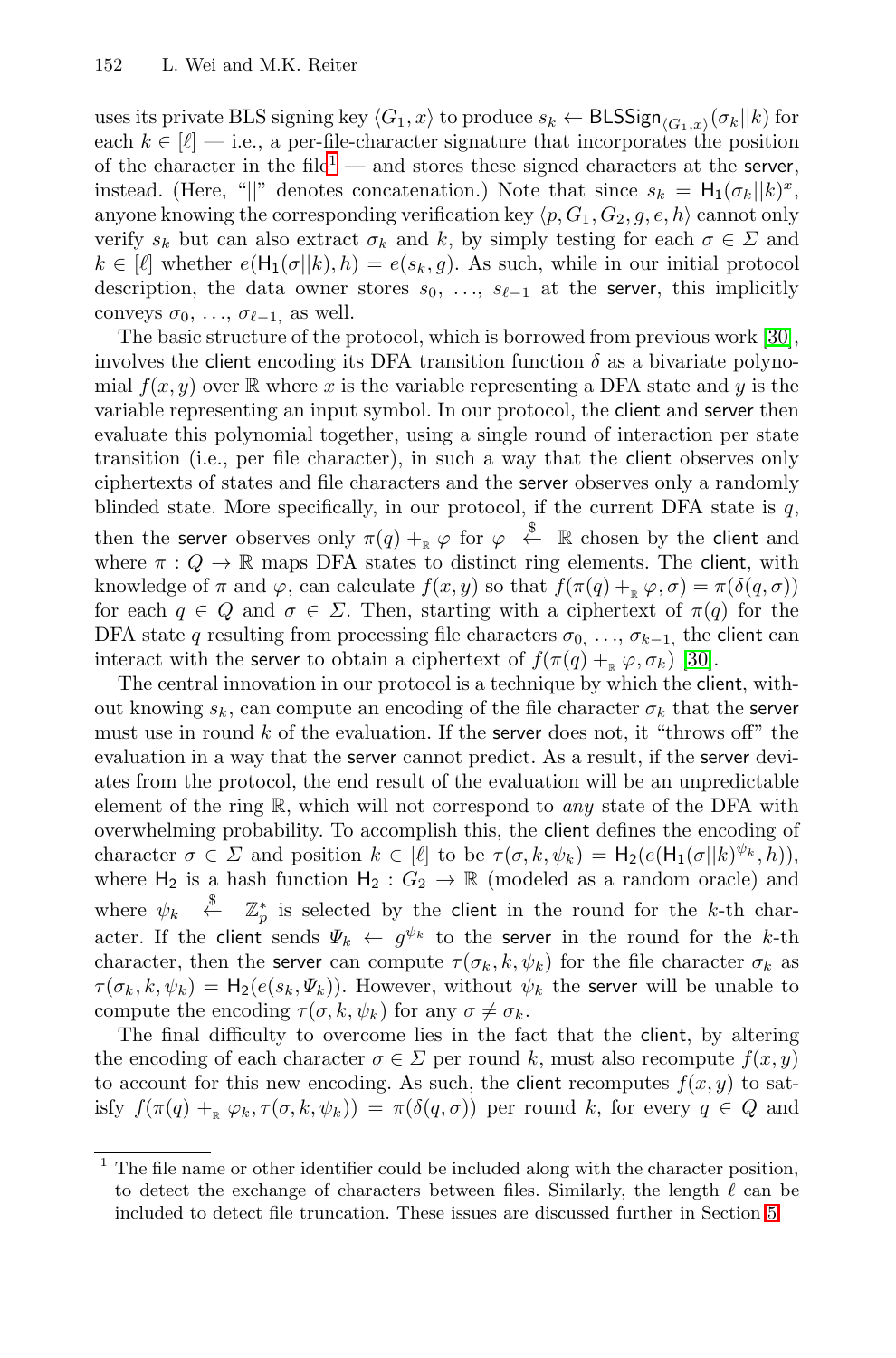$\sigma \in \Sigma$ . In our algorithm, [we](#page-7-4) [enc](#page-7-4)[apsula](#page-7-5)te this calculation as  $\langle a_{ij} \rangle_{i \in [n], j \in [m]} \leftarrow$ <br>ToPoly(O,  $\Sigma$ ,  $\delta \pi$ ,  $k$ ,  $\langle a_i, a_j \rangle$ ), where  $\langle a_i, a_j \rangle_{i \in [n]}$  are the coefficients forming  $\text{ToPoly}(Q, \Sigma, \delta, \pi, k, \varphi_k, \beta_k, \psi_k)$  where  $\langle a_{ij} \rangle_{i \in [n], j \in [m]}$  are the coefficients forming f, i.e., so that  $f(x, y) = \sum_{k=0}^{n-1} \sum_{j=0}^{m-1} a_{ij} \cdot_R x^i \cdot_R y^j$  $f(x, y) = \sum_{k=0}^{n-1} \sum_{j=0}^{m-1} a_{ij} \cdot_R x^i \cdot_R y^j$  $f(x, y) = \sum_{k=0}^{n-1} \sum_{j=0}^{m-1} a_{ij} \cdot_R x^i \cdot_R y^j$ . (The value  $\beta_k$  will become relevant in Section 4.3 and can be imported for now.) relevant in Section 4.3 and can be ignored for now.)

This protocol is shown in Figure 1. The protocol is written with the steps performed by the client listed on the left (lines c101–c120), with those perfo[rme](#page-8-0)d by the server on the right (lines s101–s113), and with the messages exchanged between them in the middle (lines m101–m106). The client takes as input th[e data](#page-7-6) owner's public verification key  $\langle p, G_1, G_2, g, e, h \rangle$ , a public en-<br>cryption key  $e^{h'}$  and its DFA (O,  $\Sigma$   $\delta$ ,  $g$ , ). (For the moment ignore the adcryption key *ek'*, and its DFA  $\langle Q, \Sigma, \delta, q_{\text{init}} \rangle$ . (For the moment, ignore the ad-<br>ditional input *dk*, which will be discussed in Section 4.3.) The sense takes as ditional input *dk*, which will be discussed in Section 4.3.) The server takes as input  $\langle p, G_1, G_2, g, e, h \rangle$ , the DFA alphabet  $\Sigma$ , and the signed file characters  $s_0$ , ...,  $s_{\ell-1}$ , i.e., signed with the data owner's private key  $\langle G_1, x \rangle$  corresponding to  $\langle G_1, G_2, G_2, e_1 \rangle$ . (Again plases ignore the by values for now These will be to  $\langle p, G_1, G_2, g, e, h \rangle$ . (Again, plea[se igno](#page-7-4)re the  $b_k$  values for now. These will be discussed in Section 4.3.) Note that paither the client part has sense receives any discussed in Section 4.3.) Note that neither the **client** nor the **server** receives any information about t[he pri](#page-7-8)vate key  $dk'$ , and so values encrypted under  $ek'$  ( $\theta$ ) in line  $\epsilon$ 104 and  $\theta$  in line  $\epsilon$ 109) are never decrypted or otherwise used in the in line c104[, and](#page-7-9)  $\rho$  in line c109) are never decrypted or otherwise used in the protocol. These values are included in the protocol only to simplify its proof and need not be included in a real implementation of the protocol.

At the beginning of the protocol, the ser[ver](#page-7-10) ge[nerat](#page-7-11)es the public/private key [pa](#page-7-12)i[r \(](#page-7-13)*pek*, *pdk*) (line s102) that defines the ring  $\mathbb R$  for the protocol run. The server conveys *pek* and the file length  $\ell$  to the client (m101). Upon receiving this [messag](#page-7-14)e, the client selects an injection  $\pi: Q \to \mathbb{R}$  at random from the set of all such injections, denoted  $\textsf{Injs}(Q \to \mathbb{R})$  (c103). The cli[ent](#page-7-16) sends the number n of states in his DFA in message m102. (To simplify our proofs, the client also sends the chosen injection  $\pi$  encrypt[ed un](#page-7-17)der  $ek'$  to server, denoted by  $\theta$ . We will not discuss this further here.)

The heart of the protocol is the loop represented by lines c106–c117 for the [c](#page-7-18)[lient](#page-7-19) and lines s104–s112 for the server. The client begins each iteration of this loop with a ciphertext  $\alpha$  of the current DFA state, which it blinds with the bl[indin](#page-7-20)g term  $\varphi_k$  (c107) using the additive homomor[phic p](#page-7-21)roperty of Paillier encryption (c108). The client also selects  $\psi_k$  (c110) and creates  $\Psi_k$  (c111) as described above, and sends the now-bli[nded](#page-7-3) ciphertext  $\alpha$  and  $\Psi_k$  to the server (m103). After decrypting the blinded state  $\gamma$  (s105) and using  $\Psi_k$  and  $s_k$  to create the encoding  $\eta = \tau(\sigma, k, \psi_k)$  for the ch[aract](#page-7-1)er  $\sigma_k$  being processed in this loop iteration (s106), the server creates the encryption of  $\gamma^i \cdot_R \eta^j$  for each  $i \in [n]$ and  $j \in [m]$  (s107–s111). After the server sends these values back to the client  $(m104)$ , the client uses them together with the coefficients of  $f$  that it computed as described above (c113) to assemble a ciphertext of the new DFA state (c116).

After this loop iterates  $\ell$  times, the client sends the state ciphertext to the server (m105). The server decrypts the (random) state (s113) and returns it (m106). The client checks to be sure that the result represents a valid state (c118) and, if so, returns the corresponding state as the result (c120).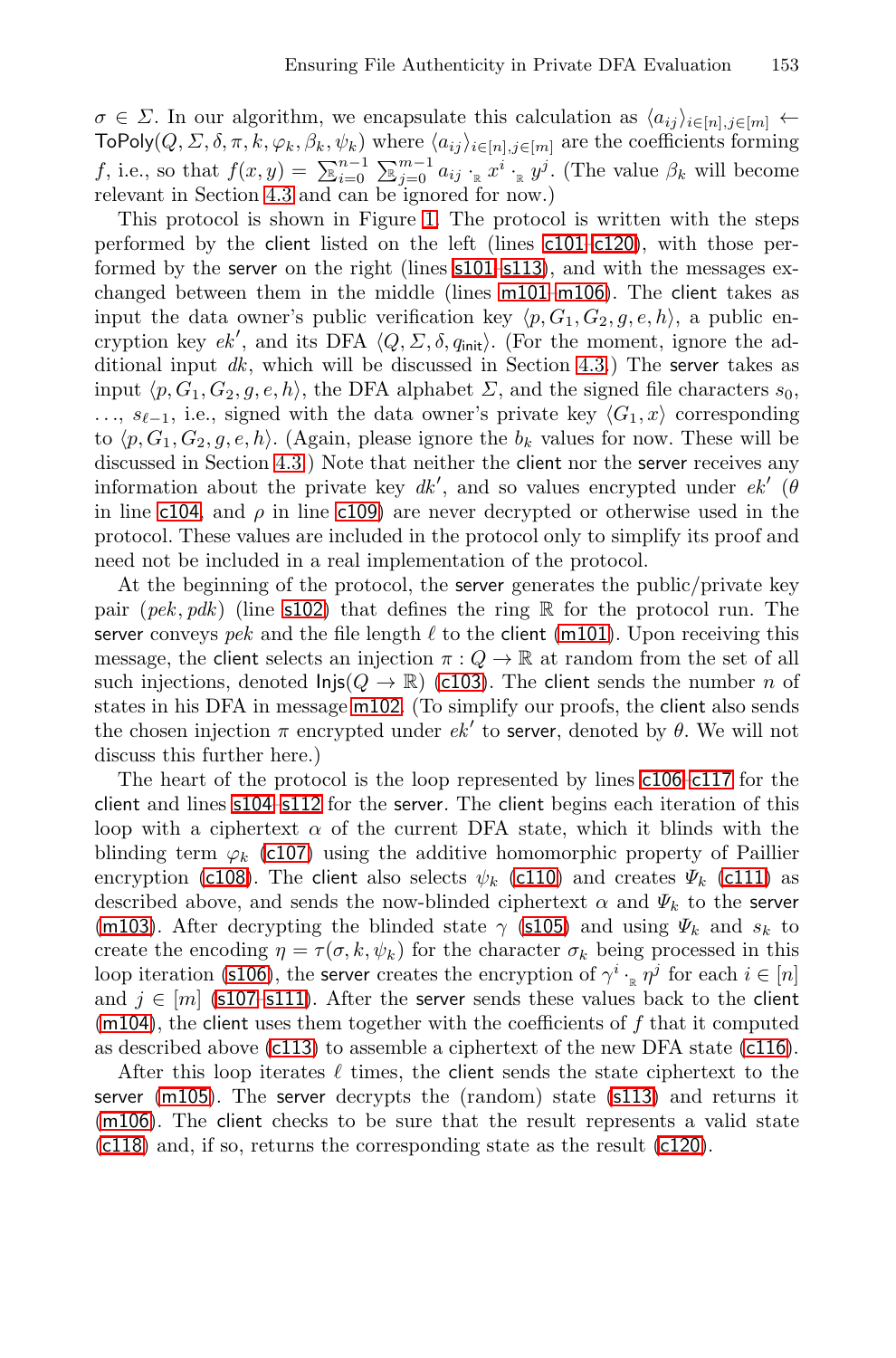<span id="page-7-29"></span><span id="page-7-28"></span><span id="page-7-26"></span><span id="page-7-25"></span><span id="page-7-24"></span><span id="page-7-23"></span><span id="page-7-21"></span><span id="page-7-20"></span><span id="page-7-19"></span><span id="page-7-18"></span><span id="page-7-17"></span><span id="page-7-16"></span><span id="page-7-15"></span><span id="page-7-14"></span><span id="page-7-12"></span><span id="page-7-11"></span><span id="page-7-10"></span><span id="page-7-9"></span><span id="page-7-8"></span><span id="page-7-7"></span><span id="page-7-6"></span><span id="page-7-4"></span><span id="page-7-2"></span><span id="page-7-0"></span> $\text{client}(\langle p, G_1, G_2, g, e, h \rangle,$  server( $\langle$ <br>details  $\langle \rho, G_1, G_2, g, e, h \rangle$ server $(\langle p, G_1, G_2, g, e, h \rangle,$  $dk, ek', \langle Q, \Sigma, \delta, q_{\text{init}} \rangle)$   $\Sigma, \langle$  $\langle s_k, b_k \rangle_{k \in [\ell]}$ c101.  $n \leftarrow |Q|, m \leftarrow |\Sigma|$  s101.  $m \leftarrow |\Sigma|$ s102.  $(\text{pek}, \text{pdk}) \leftarrow \text{PGen}(1^{\kappa})$ m101. ✛ *pek*, $pek, \ell$ c102.  $\langle N, g \rangle \leftarrow pek, \mathbb{R} \leftarrow \mathbb{Z}_N$  s103.  $\langle$ s103.  $\langle N, q \rangle \leftarrow pek, \mathbb{R} \leftarrow \mathbb{Z}_N$ c103.  $\pi \stackrel{\$}{\leftarrow}$  lnjs $(Q \rightarrow \mathbb{R})$ c104.  $\theta \leftarrow \mathsf{Enc}_{ek'}(\pi)$ m102.  $\frac{n,\theta}{n}$ c105.  $\alpha \leftarrow \textsf{PEnc}_{\textit{pek}}(\pi(q_{\textsf{init}}))$ c106. **for**  $k \leftarrow 0 \dots \ell - 1$  $\ell - 1$  s104. **for**  $k \leftarrow 0 ... \ell - 1$  $c107.$ <br> $c108.$ \$ ← R c108.  $\alpha \leftarrow \alpha +_{pek} \text{PEnc}_{pek}(\varphi_k)$ <br>c109.  $\rho \leftarrow \text{Enc}_{ek'}(\varphi_k)$ c109.  $\rho \leftarrow \text{Enc}_{ek'}(\varphi_k)$  $c110.$ <br> $c111.$  $\stackrel{\$}{\leftarrow} \mathbb{Z}_p^*$  $\Psi_k \leftarrow g^{\psi_k}$ m103.  $\frac{\alpha, \rho, \Psi_k}{\sim}$  s105. s105.  $\gamma \leftarrow \text{PDec}_{pdk}(\alpha)$ <br>s106.  $\eta \leftarrow H_2(e(s_k, \Psi_k))$ s106.  $\eta \leftarrow H_2(e(s_k, \Psi_k))$ <br>s107. **for**  $i \in [n]$ s107. **for**  $i \in [n]$ <br>s108. **for**  $j \in$ s108. **for**  $j \in [m]$ <br>s109.  $\mu_{ij} \leftarrow \text{PE}$ s109.  $\mu_{ij} \leftarrow \text{PEnc}_{\text{pek}}(\gamma^i \cdot_R \eta^j)$ <br>s110. **endfor** s110. **endfor** s111. **endfor**  $m104.$  $\langle \mu_{ij} \rangle_{i \in [n], j \in [m]}, b_k$ c112.  $\beta_k \leftarrow \text{Dec}_{dk}(b_k)$ c113.  $\langle a_{ij} \rangle_{i \in [n], j \in [m]}$  $\leftarrow$  ToPoly $(Q, \Sigma, \delta, \pi, k, \varphi_k, \beta_k, \psi_k)$ c114. **if**  $\exists i, j : a_{ij} \neq 0 \land \gcd(a_{ij}, N) > 1$ <br>c115. **then abort** then abort c116.  $\alpha \leftarrow \sum_{i=0}^{n-k}$  $n-1$   $m-1$  $i=0$  $\sum_{pek}$  $\sum_{j=0}^{pek} a_{ij} \cdot_{pek} \mu_{ij}$ c117. **endfor** s112. **endfor**  $m105.$ s113.  $\gamma^* \leftarrow \text{PDec}_{\text{pdk}}(\alpha)$ m106.  $\leftarrow$  <sup>γ\*</sup>  $\overline{a}$ c118. **if**  $\gamma^* \notin {\pi(q)}_{q \in Q}$ <br>c119. **then abort** c119. **then abort** else return  $\pi^{-1}(\gamma^*)$ 

<span id="page-7-27"></span><span id="page-7-22"></span><span id="page-7-13"></span><span id="page-7-5"></span><span id="page-7-3"></span><span id="page-7-1"></span>**Fig. 1.** Protocol Π, described in Section 4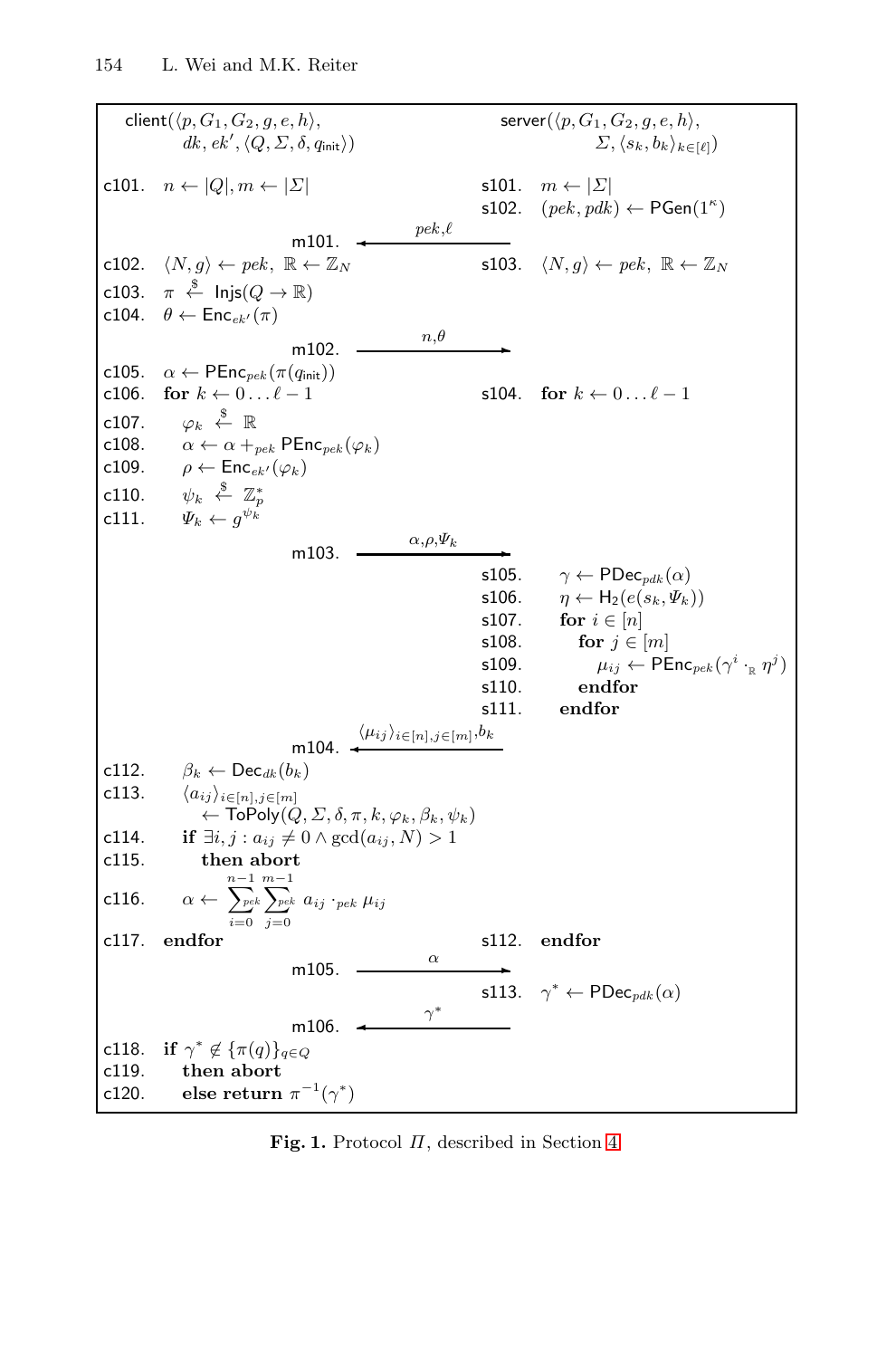### <span id="page-8-0"></span>**4.3 Adding File Encryption**

As presented so far, our protocol guarantees the integrity of the DFA evaluation against a malicious server. However, the confidentiality of the file content is not protected from the server because the signatures of the file characters are known to the server. With cloud outsourcing becoming increasingly popular, there is need to enable a data owner to outsource her file to the cloud while protecting its privacy, as well, against a potentially untrusted cloud provider. So, in this section, we refine our protocol so that it provides the same guarantees while also protecting the confidentiality of the file content from the server.

As we described our protocol so far, the server holds the BLS signature  $s_k =$  $H_1(\sigma_k||k)^x$ , which enables him to learn  $\sigma_k$  by testing for each  $\sigma \in \Sigma$  whether  $e(H_1(\sigma||k), h) = e(s_k, g)$ . So, to hide  $\sigma_k$  from the server, it is necessary to change the signature  $s_k$  to prevent the server from confirming a guess at the value of  $\sigma_k$ .

To do so, in our full protocol the data owner randomizes the signature by raising it to a random power, i.e.,  $s_k \leftarrow H_1(\sigma||k)^{x \cdot \beta_k}$  where  $\beta_k \stackrel{\text{8}}{\leftarrow} \mathbb{Z}_p^*$ .  $s_k$ <br>then does not leak information about  $\sigma_k$  to the server because it is randomly t[hen](#page-7-22) does not leak information about  $\sigma_k$  to the server because it is randomly distributed in  $G_1$ . However, this randomization also introduces new difficulties for the server and client to perform the DFA evaluation, since both of them need to be able to compute the same encoding for [each](#page-16-1)  $\sigma_k$  despite  $s_k$  being randomized in this way.

To facilitate this evaluation[, t](#page-13-0)he data owner encrypts  $\beta_k$  under a public key *ek* of an encryption scheme whose plaintext space includes  $\mathbb{Z}_p^*$  and provides its ciphertext denoted by along with  $e_1$  to the series: see the input arguments ciphertext, denoted  $b_k$ , along with  $s_k$  to the server; see the input arguments to server in Figure 1. Of course, the server should not be able to decrypt  $b_k$ , since this would again enable him to reconstruct  $\sigma_k$ . As such, the data owner provides the corresponding private decryption key *dk* only to the client; see the input arguments to the client. Analogous to previous protocols [30], conveying *dk* can serve as a step by which the data owner authorizes a client to perform DFA queries on its file stored at the server. (In Section 6, we summarize an alternative approach that does not disclose *dk* or  $\langle \beta_k \rangle_{k \in [\ell]}$  to the client.)<br>Civen this setup, the full protocol *H* thus executes the f

Given this setup, the full protocol  $\Pi$  thus executes the following additional steps. First, the client defines the encoding of character  $\sigma \in \Sigma$  and position  $k \in [\ell]$ to be  $\tau(\sigma, k, \beta_k, \psi_k) = H_2(e(H_1(\sigma||k)^{\beta_k \psi_k}, h))$ , where again  $H_2$  is a hash function  $H_2: G_2 \to \mathbb{R}$  (modeled as a random oracle) and where  $\psi_k \overset{\$}{\leftarrow} \mathbb{Z}_p^*$  is selected by the client in the round for character k. Note that the client needs to know  $\beta_k$  to the client in the round for character k. Note that the client needs to know  $\beta_k$  to compute  $\tau(\sigma, k, \beta_k, \psi_k)$ , and recall that the client needs to know  $\tau(\sigma, k, \beta_k, \psi_k)$  for each  $\sigma \in \Sigma$  in order to compute  $f(x, y)$  to satisfy  $f(\pi(q) + R \varphi_k, \tau(\sigma, k, \beta_k, \psi_k)) =$  $\pi(\delta(q,\sigma))$  for every  $q \in Q$  and  $\sigma \in \Sigma$ . Therefore, it is necessary for the client to include  $\beta_k$  as an argument to the ToPoly call (i.e., ToPoly( $Q, \Sigma, \delta, \pi, k, \varphi_k, \beta_k, \psi_k$ ) in c113) and to delay that call until after receiving  $b_k$  in m104 and using it to obtain  $\beta_k$  (c112).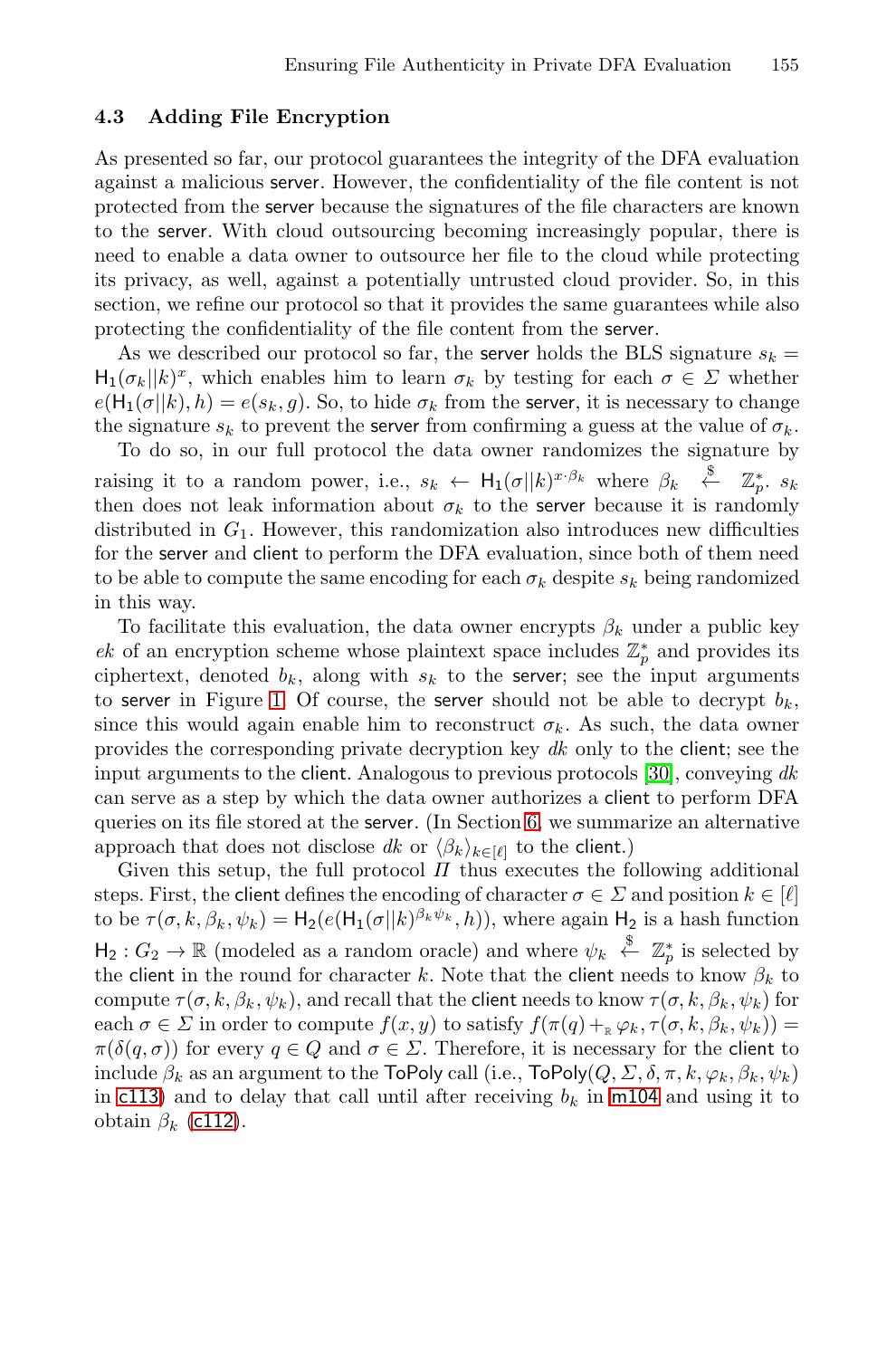### **4.4 Communication and Storage**

Protocol  $\Pi$  has a communication complexity of  $O(\ell mn\kappa)$  bits, dominated by message m104 consisting of mn elements of  $\mathbb{Z}_{N^2}^*$  sent by the server in each of counds where  $ne^k - \langle N, \rho \rangle$  and N is  $\kappa$  bits in length. The storage cost on *l* rounds, where  $pek = \langle N, g \rangle$  and N is  $\kappa$  bits in length. The storage cost on the server is dominated by the size of  $\langle s, h \rangle$ ,  $\kappa$ . Now letting  $\kappa$  denote the the server is dominated by the size of  $\langle s_k, b_k \rangle_{k \in [\ell]}$ . Now letting  $\kappa$  denote the maximum of the security parameters for the BLS signatures (i.e., the s. values) maximum of the security parameters for the BLS signatures (i.e., the  $s_k$  values) and the ciphertexts (i.e., the  $b_k$  values), and assuming that the bit length of each value type is linear in its security parameter (which is the case for BLS signatures and, say, Paillier ciphertexts), the storage cost is  $O(\kappa\ell)$  bits.

### **4.5 Security**

For brevity, we defer a full proof of security for  $\Pi$  to a forthcoming technical report. In this section we simply highlight the central insights and lemmas needed to complete that proof.

*Privacy agai[nst](#page-7-14)* server *[a](#page-7-24)dversaries.* The insight needed for arguing file and DFA privacy against ser[ver](#page-7-8) adversaries is to notice that, aside from  $\langle b_k \rangle_{k \in [l]}$  provided<br>as input to the server and the encrypted function  $\theta$  sent by the client (m102) as input to the server and the encrypted function  $\theta$  sent by the client (m102), the values observed by the server are independen[t](#page-7-25) [of](#page-7-25) [th](#page-7-25)e file contents or the DFA state. That is, each  $s_k = H_1(\sigma||k)^{x \cdot \beta_k}$  is distributed independently of  $\sigma$ because  $\beta_k \stackrel{\$}{\sim} \mathbb{Z}_p^*$ , and the values  $\gamma \leftarrow \text{PDec}_{pdk}(\alpha)$  that the server recovers in line s105 are independent of the current DFA state and the file contents, owing to its blinding by the client (c107–c108). S[im](#page-14-4)ilarly,  $\gamma^*$  is independent of the DFA and file contents because it is simply a random ring element determined by the random selection of  $\pi$  in line c103, and no other output from  $\pi$  is ever disclosed to the server. Also note that  $\rho$  and  $\Psi_k$  sent to the server (m103) are independent of the file chara[cters o](#page-7-5)r DFA states. Consequently, any information leakage about the file or DFA to the server must ori[ginate](#page-7-4) in a leakage either from the ciphertexts  $\langle b_k \rangle_{k \in [\ell]}$  or from the ciphertext  $\theta$ , for which the server holds<br>neither decryption key. Consequently, it is possible to reduce the DFA and file neither decryption key. Consequently, it is possible to reduce the DFA and file [p](#page-7-26)rivacy against server adversaries to the IND-CPA security [3] of encryption under *ek* or *ek* , respectively.

*Privacy against honest[-bu](#page-14-4)t-curious* client *adversaries.* The final state γ<sup>∗</sup> of the DFA evaluation is revealed to the client in line m106, but aside from this value, the only other values sent to the client are a Paillier public key *pek* (m101), ciphertexts  $\langle \mu_{ij} \rangle_{i \in [n], j \in [m]}$  encrypted under that public key, and the ciphertext<br>b. The plaintext  $\beta$ , of b, is independent of the file content, and so its disclosure  $b_k$ . The plaintext  $\beta_k$  of  $b_k$  is independent of the file content, and so its disclosure to the client (c112) does not reveal additional information about the file. Consequently, any leakage about the file (beyond the final state  $\gamma^*$  to which the file pushed the DFA) must originate from the ciphertexts  $\langle \mu_{ij} \rangle_{i \in [n], j \in [m]}$  and so can<br>be used to attack the IND-CPA security [3] of the Paillier encryption scheme be used to attack the IND-CPA security [3] of the Paillier encryption scheme.

This reasoning pertains equally well to malicious client-compromising adversaries and so we believe our protocol is heuristically secure against malicious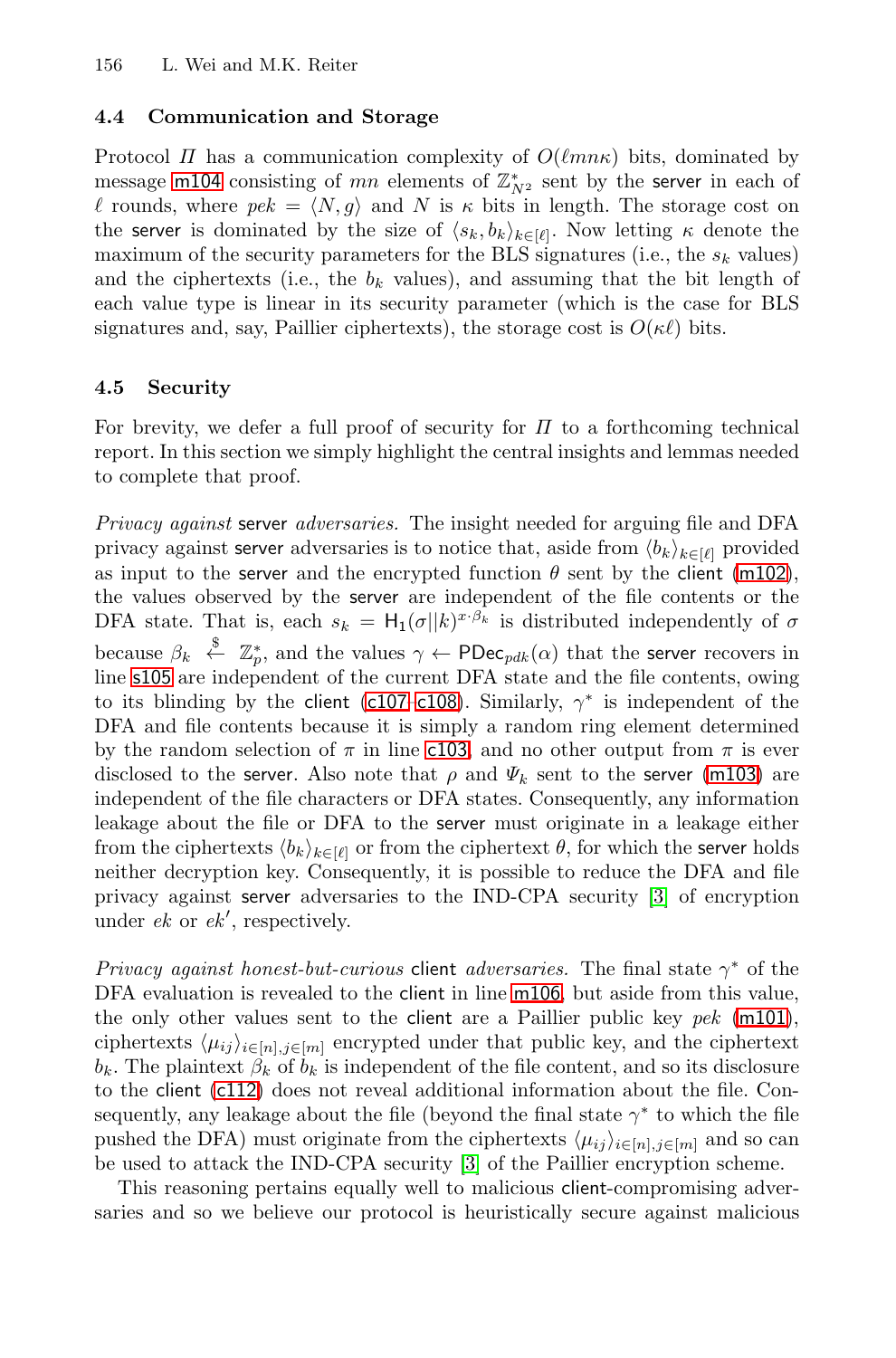client adversaries, as well. However, the simulation for the client adversary uses the plaintexts of the values  $\theta$  (m102) and  $\rho$  (m103) sent by the client, which are correct only if the client is honest-but-curious. We could *force* the correctness of these values against an arbitrarily malicious client through the addition of zero-knowledge proofs, but we d[o n](#page-14-5)ot pursue that here.

*Detection of* server *misbehavior.* There are essentially two avenues by which <sup>a</sup> server might attempt to misbehave while escaping detection. The first is to create  $\tau(\sigma, k, \beta_k, \psi_k) = H_2(e(H_1(\sigma||k)^{\beta_k \psi_k}, h))$  for some  $\sigma \neq \sigma_k$ , and to use  $\tau(\sigma, k, \beta_k, \psi_k)$  as  $\eta$  in the protocol. The second is to cause the client to execute a state transition into an erroneous state in Q without computing  $\tau(\sigma, k, \beta_k, \psi_k)$ for some  $\sigma \neq \sigma_k$ . We first show that the former implies the ability to break the *bilinear computational Diffie-Hellman assumption* [6]:

**Assumption 1.** *For any probabilistic polynomial-time adversary* A*,*

$$
\mathbb{P}\left(v = e(g,g)^{z_1 z_2 z_3} \mid (p,G_1,G_2,g,e) \leftarrow \text{ParamGen}(1^{\kappa}); z_1, z_2, z_3 \stackrel{\$}{\leftarrow} \mathbb{Z}_p^*; v \leftarrow \mathcal{A}(p,G_1,G_2,g,e,g^{z_1},g^{z_2},g^{z_3})\right)
$$

*is negligible as a function of* κ*.* 2

**Lemma 1.** Let  $H_1$  and  $H_2$  be random oracles. Under Assumption 1, there is *no probabilistic polynomial time* server*-compromising adversary* <sup>S</sup> *that computes*  $\tau(\sigma, k, \beta_k, \psi_k)$  for some  $k \in [\ell]$  and  $\sigma \neq \sigma_k$  with non-negligible probability, after *interacting with the* client *in protocol* Π*.*

*Proof.* Suppose such a server adversary  $S$  exists. We build an adversary  $A$  that takes in a challenge  $(p, G_1, G_2, g, e, g^{z_1}, g^{z_2}, g^{z_3})$  as input, interacts with  $\mathcal{S}$ , and outputs  $e(g, g)^{z_1 z_2 z_3}$  with non-negligible probability, violating Assumption 1. A is defined as follows, where  $Z_1 = g^{z_1}$ ,  $Z_2 = g^{z_2}$  and  $Z_3 = g^{z_3}$ :

- <span id="page-10-0"></span>**– Setup:** <sup>A</sup> generates a public/private key pair (*ek* , *dk*) for an encryption scheme, a file length  $\ell > 0$ , an alphabet  $\Sigma$  such that  $|\Sigma| > 1$ , and a sequence of plaintext file characters  $\langle \sigma_k \rangle_{k \in [\ell]}, \sigma_k \in \Sigma$ . A sets  $H_1(\sigma_k || k) \leftarrow g^u$ where  $u \leftarrow \mathbb{Z}_p^*$  and then computes the encrypted file sequence  $\langle s_k, b_k \rangle_{k \in [\ell]}$ such that  $s_k \leftarrow Z_1^{u\beta_k}$  for  $\beta_k \stackrel{\$}{\leftarrow} \mathbb{Z}_p^*$  an[d](#page-7-9)  $b_k \leftarrow \mathsf{Enc}_{ek}(\beta_k)$ . A invokes  $\mathcal{S}(\langle p, G_1, G_2, g, e, Z_1 \rangle, \Sigma, \langle s_k, b_k \rangle_{k \in [\ell]}).$  Note that the file ciphertext  $\langle s_k, b_k \rangle_{k \in [\ell]}$ is well formed because  $e(s_k, g) = e(Z_1^{u \beta_k}, g) = e(g^{z_1 u \beta_k}, g) = e(g, g)^{z_1 u \beta_k} =$ <br> $e(a^u, a^{z_1})^{\beta_k} = e(\mathsf{H}_e(\sigma, ||k) | Z_i)^{\beta_k}$  as in the real protocol Finally 4 chooses  $e(g^u, g^{z_1})^{\beta_k} = e(\mathsf{H}_1(\sigma_k || k), Z_1)^{\beta_k}$ , as in the real protocol. Finally, A chooses
- $k^* \stackrel{\$}{\leftarrow} [\ell]$  and  $\sigma^* \stackrel{\$}{\leftarrow} \Sigma \setminus {\sigma_{k^*}}.$ <br>
Simulation for S. After recei  $-$  **Simulation for** S: After receiving *pek* and  $\ell$  from S (m101), A chooses  $n > 0$  arbitrarily and computes  $\theta$  exactly as in the real protocol, using an encryption key  $ek'$  of its own choosing. A sends n and  $\theta$  to S (m102).

A function  $\mu$  is *negligible as a function of*  $\kappa$  if for every positive polynomial p, there is some  $\kappa_0$  such that  $\mu(\kappa) < 1/p(\kappa)$  for all  $\kappa > \kappa_0$ .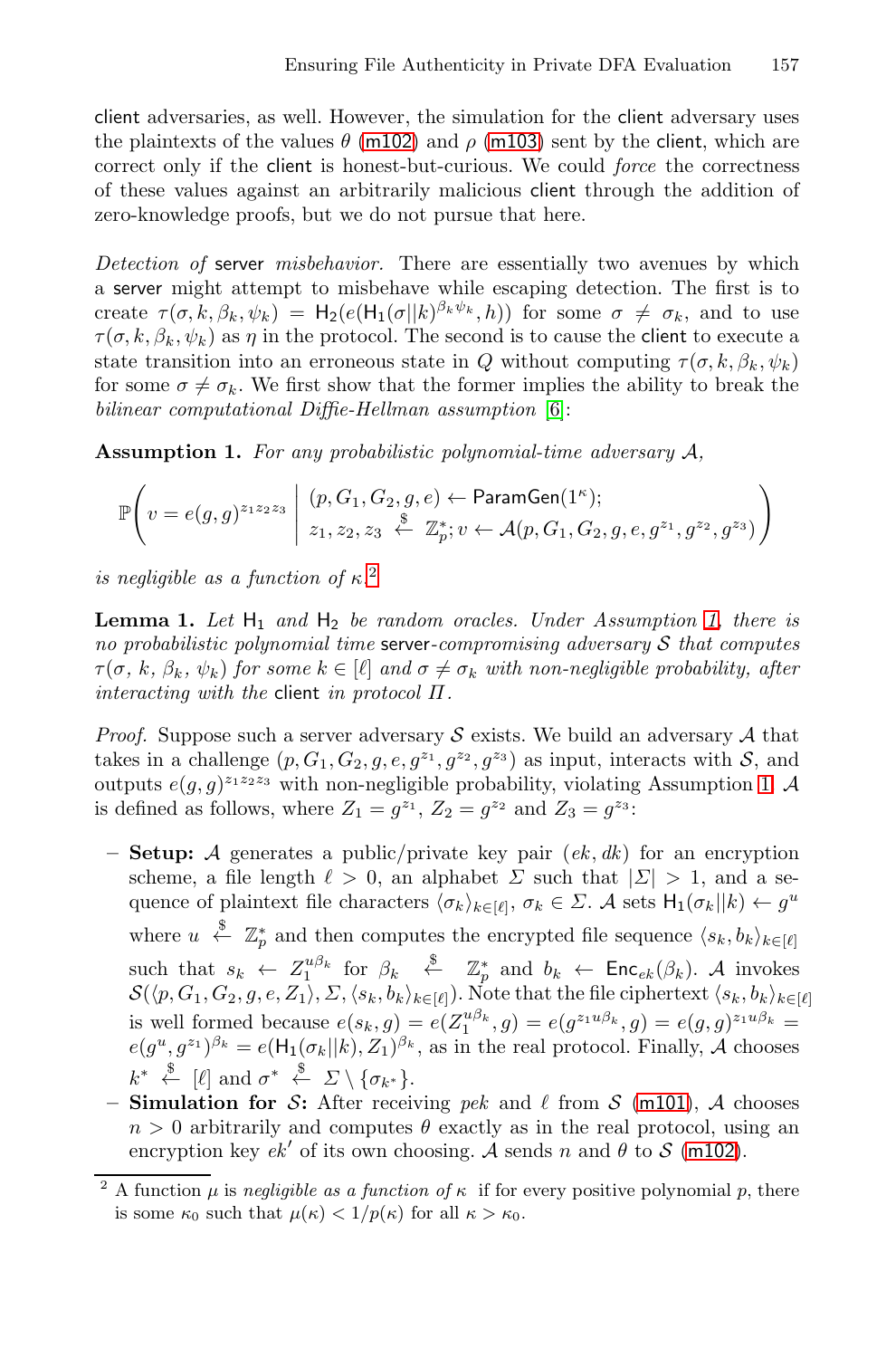In round  $k \in [\ell], \mathcal{A}$  computes  $\alpha$  to be the ciphertext of random element of R. If  $k \neq k^*$ , then A generates the random challenge  $\Psi_k$  exactly as specified in c110–c111. If  $k = k^*$ , then A sets  $\Psi_k \leftarrow Z_3$ . In either case, A then sends  $\alpha$  and  $\Psi_k$  to  $\mathcal S$  (m103).

After  $\ell$  such rounds, A computes  $\alpha$  to be the ciphertext of a random element of  $\mathbb{R}$ , and sends it to  $\mathcal{S}$  (m105).

- **Hash queries to**  $H_1$ **:** For any query that was previously posed to  $H_1$ , A returns the value returned to that previous query, and for new queries, A generates a return value as follows. If the query is  $\sigma^*||k^*$ , then A returns  $Z_2$ .
- For all other queries, A picks  $u \stackrel{\$}{\leftarrow} \mathbb{Z}_p^*$  and returns  $g^u$ .<br>**Hash queries to H**<sub>2</sub>: For any query that was previous
- **<b>Hash queries to**  $H_2$ : For any query that was previously posed to  $H_2$ ,  $A$  returns the value returned to that previous query. For new queries  $A$  picks returns the value returned to that previous query. For new queries, A picks  $\overset{\$}{\leftarrow} \mathbb{Z}_N$  and returns r to S.

The view that  $A$  simulates for  $S$  is indistinguishable from a real protocol execution. If  $S$  computes

$$
\tau(\sigma^*, k^*, \beta_{k^*}, \psi_k) = \mathsf{H}_2(e(\mathsf{H}_1(\sigma^*||k^*)^{\beta_{k^*}\psi_k}, Z_1))
$$
  
=  $\mathsf{H}_2(e(Z_2^{\beta_{k^*}z_3}, Z_1))$   
=  $\mathsf{H}_2(e(g, g)^{z_1z_2z_3\beta_{k^*}})$ 

then A can output  $e(g, g)^{z_1 z_2 z_3}$  with non-negligible probability by selecting a random query  $\chi$  that S made of H<sub>2</sub> and returning  $\chi^{\beta_{k^*}^{-1} \text{ mod } p}$ . The probability that S that A outputs  $e(g, g)^{z_1 z_2 z_3}$  is then  $-1$  imes the probability that S that A outputs  $e(g, g)^{z_1 z_2 z_3}$  is then  $\frac{1}{(m-1)\cdot \ell + \mu(z)}$  times the probability that S produces  $\tau(\sigma, k, \beta_k, \psi_k)$  for some  $k \in [\ell]$  and  $\sigma \neq \sigma_k$ , where  $\#(\mathsf{H}_2)$  is the number<br>of queries that S poses to  $\mathsf{H}_2$ . If the latter probability is non-negligible, then the of queries that  $S$  poses to  $H_2$ . If the latter probability is non-negligible, then the former is, too.  $\Box$ 

<span id="page-11-0"></span>We now consider the second possibility, i.e., that the server causes the client to execute a state transition into an erroneous state in Q without computing  $\tau(\sigma, k, \beta_k, \psi_k)$  for some  $\sigma \neq \sigma_k$ . To prove that this happens with negligible probability, we leverage properties specific to the Paillier cryptosystem.

**Lemma 2.** Let  $H_2$  be a random oracle, and let S be a server-compromising ad*versary. If in no round* k *does* S *compute*  $\tau(\sigma, k, \beta_k, \psi_k)$  *for some*  $\sigma \neq \sigma_k$ *, then the* client *outputs an incorrect state*  $q \in Q$  *with probability at most negligibly more than*  $\frac{n-1}{N}$ .

*Proof.* In round k, the client transitions to the next DFA state by encoding the DFA transition function using a polynomial f satisfying  $f(\pi(q) +_R \varphi_k, \tau(\sigma, k,$ <br> $\beta_{k-2}(k, k)) = \pi(\delta(\sigma, \sigma))$  for every  $\sigma \in O$  and  $\sigma \in \Sigma$ ; let  $f(\sigma, \psi) = \sum_{k=1}^{n-1} \sum_{k=1}^{m-k} \sigma_k$ .  $(\beta_k, \psi_k)$  =  $\pi(\delta(q, \sigma))$  for every  $q \in Q$  and  $\sigma \in \Sigma$ ; let  $f(x, y) = \sum_{k=0}^{n-1} \sum_{j=0}^{m-1} a_{ij}$ ;  $x^{i} \cdot_{\mathbb{R}} y^{j}$ . To cause a state transition to an erroneous state  $q' \in Q$ , a server adversary must therefore produce ciphertexts  $\langle \mu_{ij} \rangle_{i \in [n], j \in [m]}$  with corresponding plaintexts  $\langle \mu_{ij} \rangle_{i \in [n], j \in [m]}$  $\langle \nu_{ij} \rangle_{i \in [n], j \in [m]}$  so that

$$
\pi(q') = \sum_{i=0}^{n-1} \sum_{j=0}^{m-1} a_{ij} \cdot_{\mathbb{R}} \nu_{ij}
$$
 (1)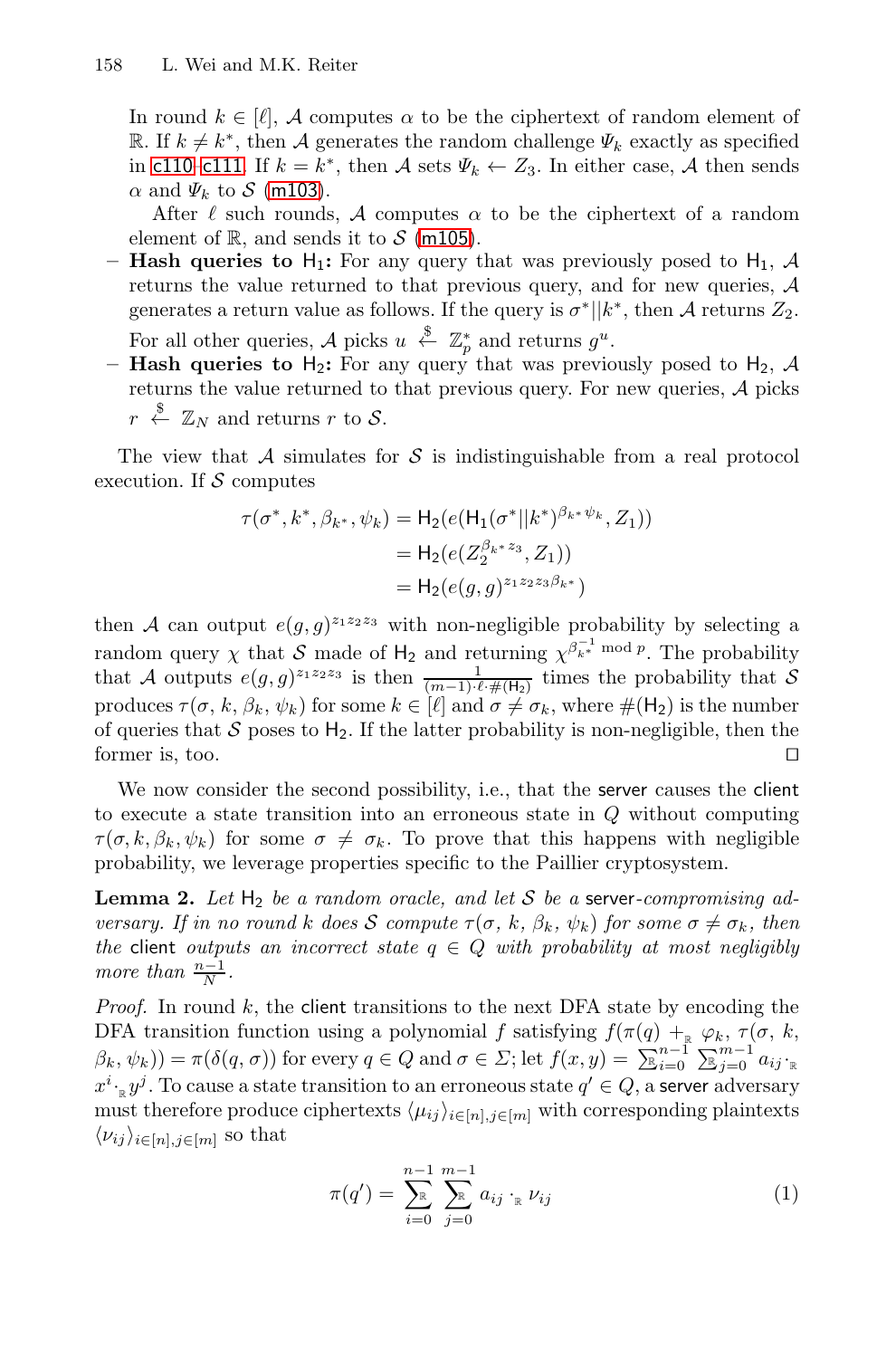without having any information about  $\tau(\sigma, k, \beta_k, \psi_k)$  for any  $\sigma \neq \sigma_k$  (since  $H_2$  is a random oracle). Note that the distribution of  $\langle a_{ij} \rangle_{i \in [n], j \in [m]}$  is *not* independent<br>of the DFA transition function  $\delta$  and the injection  $\pi$ . That is once  $\pi$  is fixed of the DFA transition function  $\delta$  and the injection  $\pi$ . That is, once  $\pi$  is fixed, only certain values for  $\langle a_{\perp} \rangle$ ,  $\epsilon_{\perp}$ , are possible only ce[rta](#page-11-0)in values for  $\langle a_{ij} \rangle_{i \in [n], j \in [m]}$  are possible.<br>We argue the result under the conservative assumed

<span id="page-12-0"></span>We argue the result under the conservative assumption that  $\delta$  and  $\pi$  *uniquely determine*  $\langle a_{ij} \rangle_{i \in [n], j \in [m]}$  (which in general they do not). Even then, for any  $i' \in [n]$  and  $i' \in [m]$  such that  $a_{i'j} \neq 0$  and  $\text{gcd}(a_{i'j'} \mid N) = 1$  (lines c114–c115) abort the protocol if  $gcd(a_{ij}, N) > 1$  for some  $a_{ij} \neq 0$ , and for any choices<br>of  $(u_i)_{i \in I}$  is a excepting  $u_{i,i}$ , there is exactly one value for  $u_{i,i}$  in  $\mathbb{Z}_N$  that  $\mathcal{U} \in [n]$  and  $\mathcal{U} \in [m]$  such that  $a_{i'j'} \neq 0$  and  $gcd(a_{i'j'}, N) = 1$  (lines c114–c115)<br>bort the protocol if  $gcd(a_{i'} N) > 1$  for some  $a_{i'} \neq 0$  and for any choices of  $\langle v_{ij} \rangle_{i \in [n], j \in [m]}$  excepting  $v_{i'j'}$ , there is exactly one value for  $v_{i'j'}$  in  $\mathbb{Z}_N$  that estimates (1) Moreover prior to the last message sent by the client (m105) the satisfies (1). Moreover, prior to the last message sent by the client (m105), the server receives no information about  $\pi$ . So, the probability S succeeds in selecting  $\langle v_{ij} \rangle_{i \in [n], j \in [m]}$  to satisfy (1) is  $\frac{1}{N}$ , and since there are  $n-1$  possible erroneous states  $a'$  the probability S succeeds in causing an erroneous state transition to states q', the probability S succeeds in causing an erroneous state transition to  $\text{env } q' \in O$  is at most  $\frac{n-1}{n-1}$ any  $q' \in Q$  is at most  $\frac{n-1}{N}$ .<br>Finally while the server

Finally, while the server learns  $\pi(q)$  for one  $q \in Q$  in the last client-to-server message  $(m105)$  — if it behaved thus far — it does so only for the correct state q at this point. Again, it can then guess  $\pi(q')$  for an incorrect  $q' \in Q$  to return<br>as  $\alpha^*$  with probability only  $\frac{n-1}{q}$ as  $\gamma^*$  with probability only  $\frac{n-1}{N}$ .  $\frac{1}{N}$ .  $\Box$ 

# **5 On File Updates**

Protocol  $\Pi$  is presented for a static file, and so in this section we consider the impact of file updates. As we discuss below, these impacts are nontrivial, and so our protocol is arguably most useful for static files.

To enable protocol  $\Pi$ , the data owner signs the file position k along with  $\sigma_k$  when producing  $s_k$  to detect the server [reorde](#page-7-4)ring file characters, i.e.,  $s_k \leftarrow$  $H_1(\sigma||k)^{x \cdot \beta_k}$  where  $\beta_k \stackrel{\$}{\sim} \mathbb{Z}_p^*$ . Such a representation would require any character<br>insertion or deletion at position k to further require underline the signature sum insertion or deletion at position k to further require updating the signature  $s_{k'}$ <br>for all  $k' > k$ . If the total file length  $\ell$  is also included as an input to H, to detect for all  $k' > k$ . If the total file length  $\ell$  is also included as an input to  $H_1$  to detect file truncation, then insertions and deletions may require updating the signatures  $\ell$  as an input to  $H_1$  but rather to have the data owner sign  $\ell$  and the server to forward this signature along with  $\ell$  to the client in message m101. The former  $s_{k'}$  for all  $k' < k$ , as well. This latter cost can be eliminated by not including forward this signature along with  $\ell$  to the client in message m101. The former cost can be mitigated somewhat by breaking each file into blocks (essentially smaller files) so that insertions and deletions require only the affected blocks to be rewritten. In this case, t[he b](#page-15-7)lock index within the file should presumably also be included as an input to  $H_1$  to detect block reorderings by the server.

Even with these modifications, there remain other complexities in handling file updates, in that a server could simply use a stale version of the file when performing protocol  $\Pi$  with the client, ignoring any earlier updates to the file by the data owner. Detecting a server that selectively suppresses updates seems to require additional interaction between the data owner and the client and has been the subject of much study (for file stores subject to reads and updates only) under the banner of *fork consistency* [22]. We leave as future work the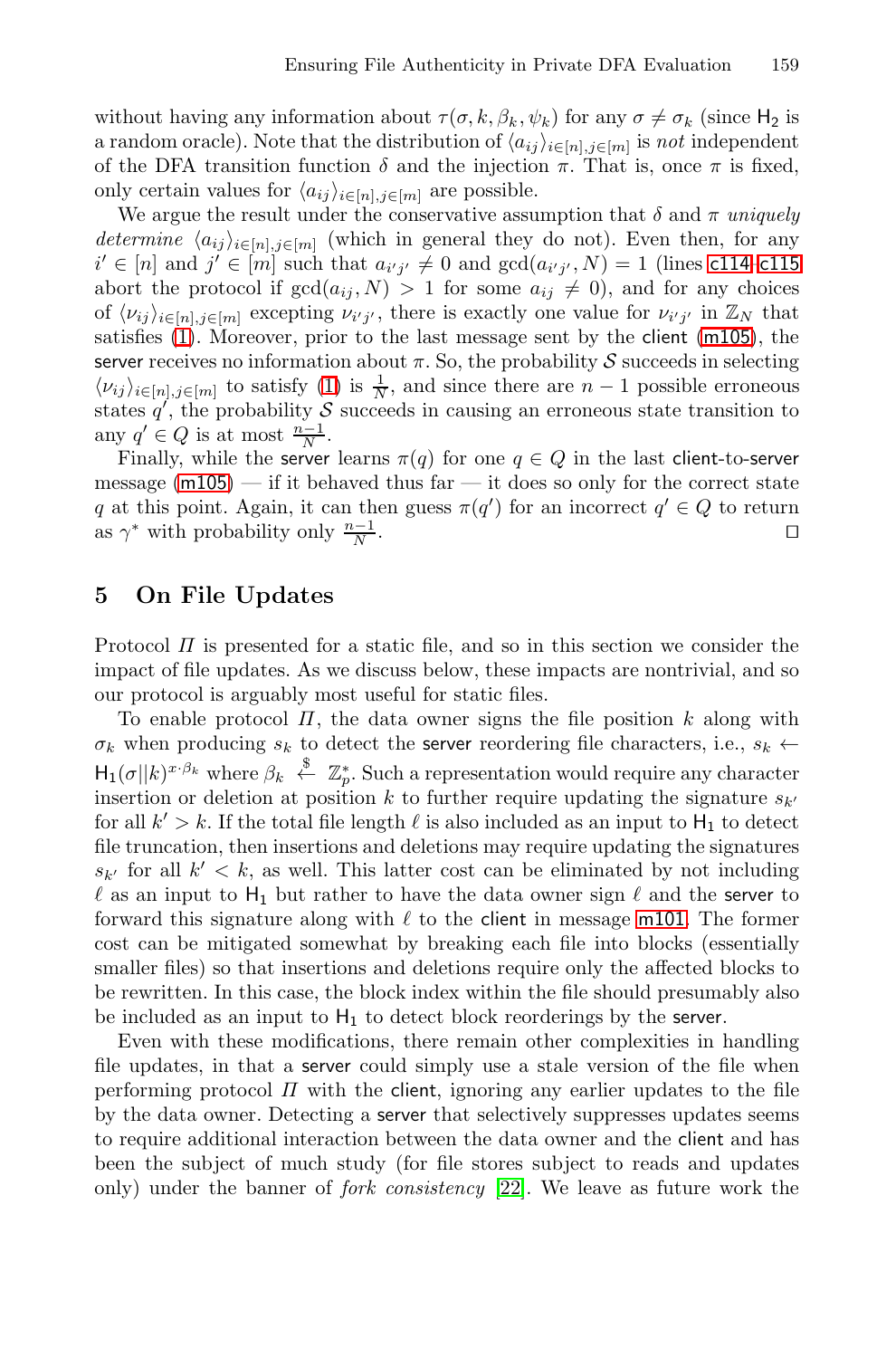<span id="page-13-0"></span>integration of our DFA evaluation techniques with these ideas, i.e., so that DFA evaluations performed [aga](#page-8-0)inst stale files are efficiently detected when the client subsequently interacts with the data owner.

# **6 Extensions**

The protoc[ol](#page-7-22)  $\Pi$  can be extended in various ways that may be of interest and that we will discuss here. The first "extension" is simply the removal of the file encryption step described in Section 4.3, which is suitable for the standard two-party model where the server's input need not be kept secret from the server himself. This simplification eliminates the  $dk$ ,  $\beta_k$  and  $b_k$  values from the protocol, implicitly setting  $\beta_k = 1$ .

A more interesting variant of the protocol addresses the concern that the [pro](#page-7-22)tocol as stated in Figure 1 discloses the decryption key *dk* and the values  $\langle \beta_k \rangle_{k \in [\ell]}$  to the client, either of which can be used to decrypt the file from its<br>cinhertext  $\langle s, h \rangle_{k \in [\ell]}$ . While this file cinhertext is not disclosed to the client ciphertext  $\langle s_k, b_k \rangle_{k \in [\ell]}$ . While this file ciphertext is not disclosed to the client during the protocol it seems unpecessarily permissive to disclose its decryption during the protocol, it seems unnecessarily permissive to disclose its decryption key to every client that performs a DFA evaluation on the file: if the file ciphertext were ever unintentionally disclosed, then any such client could decrypt the file if it retained the key. In the rest of this section we discuss an extension to the protocol in Figure 1 to avoid disclosing *dk* and the values  $\langle \beta_k \rangle_{k \in [\ell]}$  to the client.<br>In order to avoid disclosing *dk* to the client, one alternative is for the data

In order to avoid disclosing *dk* to the **client**, one alternative is for the data owner to provide shares of *dk* to both the client and the server, so as to enable a two-party decryption of each  $b_k$ . Then, rather than sending only  $b_k$  to the client in message m104, the server can also send its contribution to the decryption of  $b_k$ , enabling the client to complete the decryption of  $b_k$  without learning dk itself.

Still, however, this alternative would disclose  $\beta_k$  to the client, which would enable it to determine  $\sigma_k$  if  $s_k$  were ever disclosed. To avoid disclosing  $\beta_k$ , one strategy is for the server to first blind  $\beta_k$  with another random value  $t_k$ , i.e., to execute the protocol with  $\beta_k t_k$  in place of just  $\beta_k$ . Of course, this factor  $t_k$ would also then need to be reflected in k-th file character used in the protocol, i.e., so the server would use  $s_k^{t_k} = H_1(\sigma_k || k)^{x\beta_k t_k}$  in place of  $s_k$  in the protocol.<br>Because the server does not have access to  $\beta_k$  but rather has access only to its Because [the](#page-15-8) server does not have access to  $\beta_k$  but rather has access only to its ciphertext  $b_k$ , it is necessary that the encryption scheme used to construct  $b_k$ enable the computation of a ciphertext  $\hat{b}_k$  from  $b_k$  and  $t_k$  such that  $\text{Dec}_{dk}(\hat{b}_k)$  =  $\beta_k t_k$  mod N' for some value N' such that  $p \mid N'$ . In this case, selecting  $t_k \stackrel{\$}{\sim} \mathbb{Z}_{N'}$ <br>suffices to ensure that  $\beta_i t$ , mod N' is distributed independently of  $\beta_i$ , and so suffices to ensure that  $\beta_k t_k \mod N'$  is distributed independently of  $\beta_k$  and so

hides  $\beta_k$  from the client when it learns  $\beta_k t_k$  mod N'.<br>An encryption scheme meeting our requirements An encryption scheme meeting our requirements (supporting two-party decryption and homomorphism on ciphertexts) is ElGamal encryption [12] in a subgroup of  $\mathbb{Z}_{N'}^*$ . However, note that setting  $N' = p$  is inefficient: the security<br>parameter  $\kappa$  and so the size of *n* required for security is an order of magnitude parameter  $\kappa$  and so the size of p required for security is an order of magnitude<br>less for BLS signing than it would be for ElGamal encryption in a subgroup of less for BLS signing than it would be for ElGamal encryption in a subgroup of  $\mathbb{Z}_p^*$  [20], and so setting  $N' = p$  would add considerable expense to the protocol.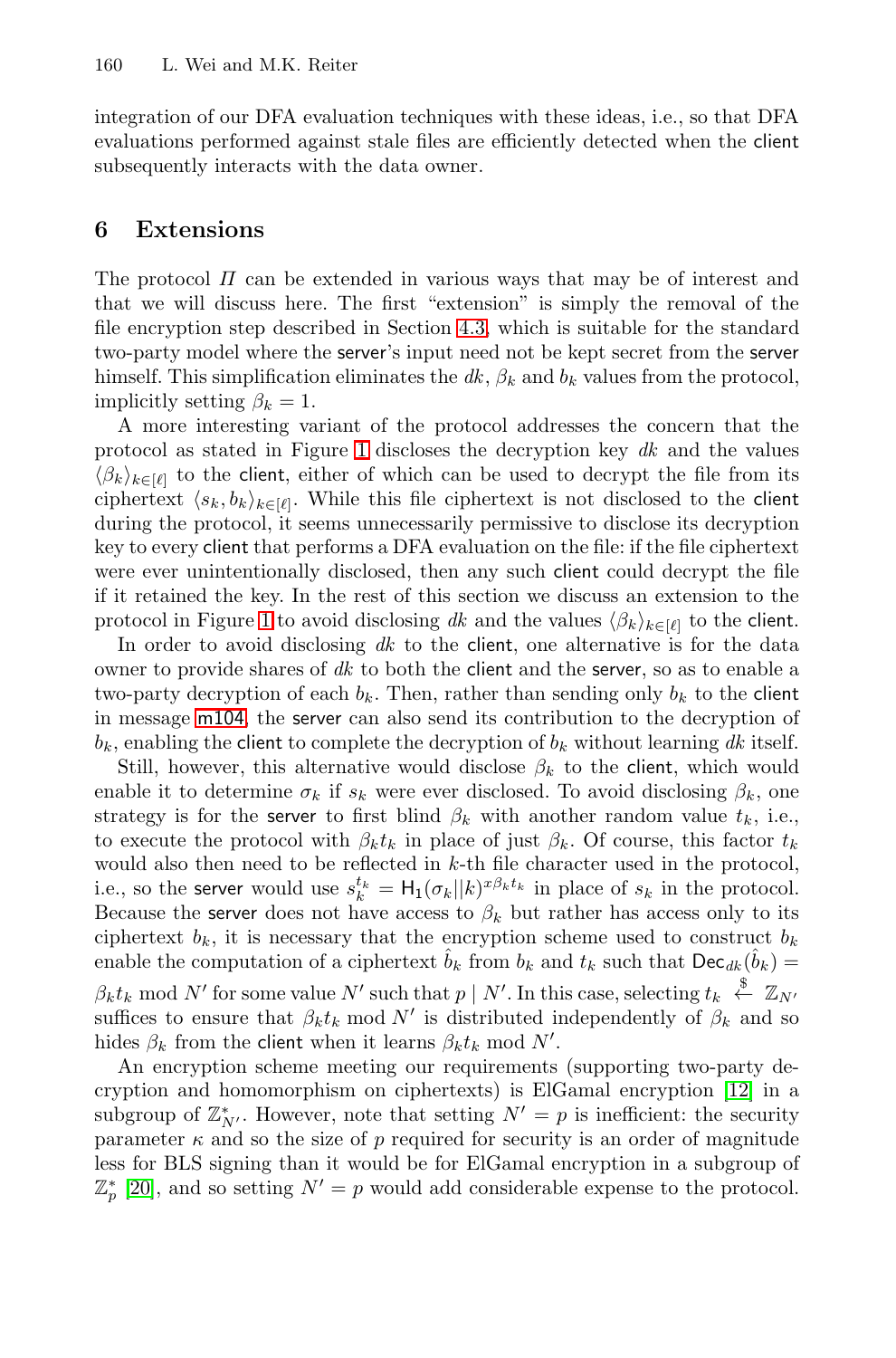As such, a more efficient construction would be to choose  $N' = pp'$  for another prime  $p'$ . ElGamal encryption is believed to be secure with a composite modulus even if its factorization is known [5] even if its factorization is known [5].

# **7 Conclusion**

<span id="page-14-4"></span>We presented a protocol by which a data owner can outsource storage of a file to an untrusted cloud server while still enabling partially trusted third-party clients (e.g., customers and service providers) to evaluate DFAs on that data. Our protocol is novel in provably enabling the client to detect the server's misbehavior — including the use of a file other than the data owner's in the protocol — in the random oracle model, while simultaneously protecting the privacy of the file and of the DFA from an arbitrarily malicious server. Moreover, our protocol provably protects the privacy of the file (except for the DFA evaluation result) from an honest-but-curious client (and heuristically does so from an arbitrarily malicious one). We accomplish these goals without the use of zero-knowledge proofs, yielding a protocol that is more efficient than alternatives of which we [are aware. We believe that our prot](http://www.ncbi.nlm.nih.gov/genbank/)ocol has applications to malware scanning or genome analysis on encrypted, cloud-resident data, and we plan to explore these [applications in ongoing wo](http://www.npia.police.uk/en/8934.htm)rk.

<span id="page-14-5"></span><span id="page-14-0"></span>**Acknowledgments.** This work was supported in part by NSF grant 0910483.

# <span id="page-14-1"></span>**References**

- <span id="page-14-3"></span>1. GenBank, http://www.ncbi.nlm.nih.gov/genbank/
- 2. United Kingdom National DNA Database, http://www.npia.police.uk/en/8934.htm
- <span id="page-14-2"></span>3. Bellare, M., Desai, A., Pointcheval, D., Rogaway, P.: Relations among notions of security for public-key encryption schemes. In: Krawczyk, H. (ed.) CRYPTO 1998. LNCS, vol. 1462, pp. 26–45. Springer, Heidelberg (1998)
- 4. Blanton, M., Aliasgari, M.: Secure outsourcing of DNA searching via finite automata. In: Foresti, S., Jajodia, S. (eds.) Data and Applications Security and Privacy XXIV. LNCS, vol. 6166, pp. 49–64. Springer, Heidelberg (2010)
- 5. Boneh, D.: The decision Diffie-Hellman problem. In: Buhler, J.P. (ed.) ANTS 1998. LNCS, vol. 1423, pp. 48–63. Springer, Heidelberg (1998)
- 6. Boneh, D., Lynn, B., Shacham, H.: Short signatures from the weil pairing. In: Boyd, C. (ed.) ASIACRYPT 2001. LNCS, vol. 2248, pp. 514–532. Springer, Heidelberg (2001)
- 7. Camenisch, J., Zaverucha, G.M.: Private intersection of certified sets. In: Dingledine, R., Golle, P. (eds.) FC 2009. LNCS, vol. 5628, pp. 108–127. Springer, Heidelberg (2009)
- 8. Choi, S.G., Elbaz, A., Juels, A., Malkin, T., Yung, M.: Two-party computing with encrypted data. In: Kurosawa, K. (ed.) ASIACRYPT 2007. LNCS, vol. 4833, pp. 298–314. Springer, Heidelberg (2007)
- 9. De Cristofaro, E., Kim, J., Tsudik, G.: Linear-complexity private set intersection protocols secure in malicious model. In: Abe, M. (ed.) ASIACRYPT 2010. LNCS, vol. 6477, pp. 213–231. Springer, Heidelberg (2010)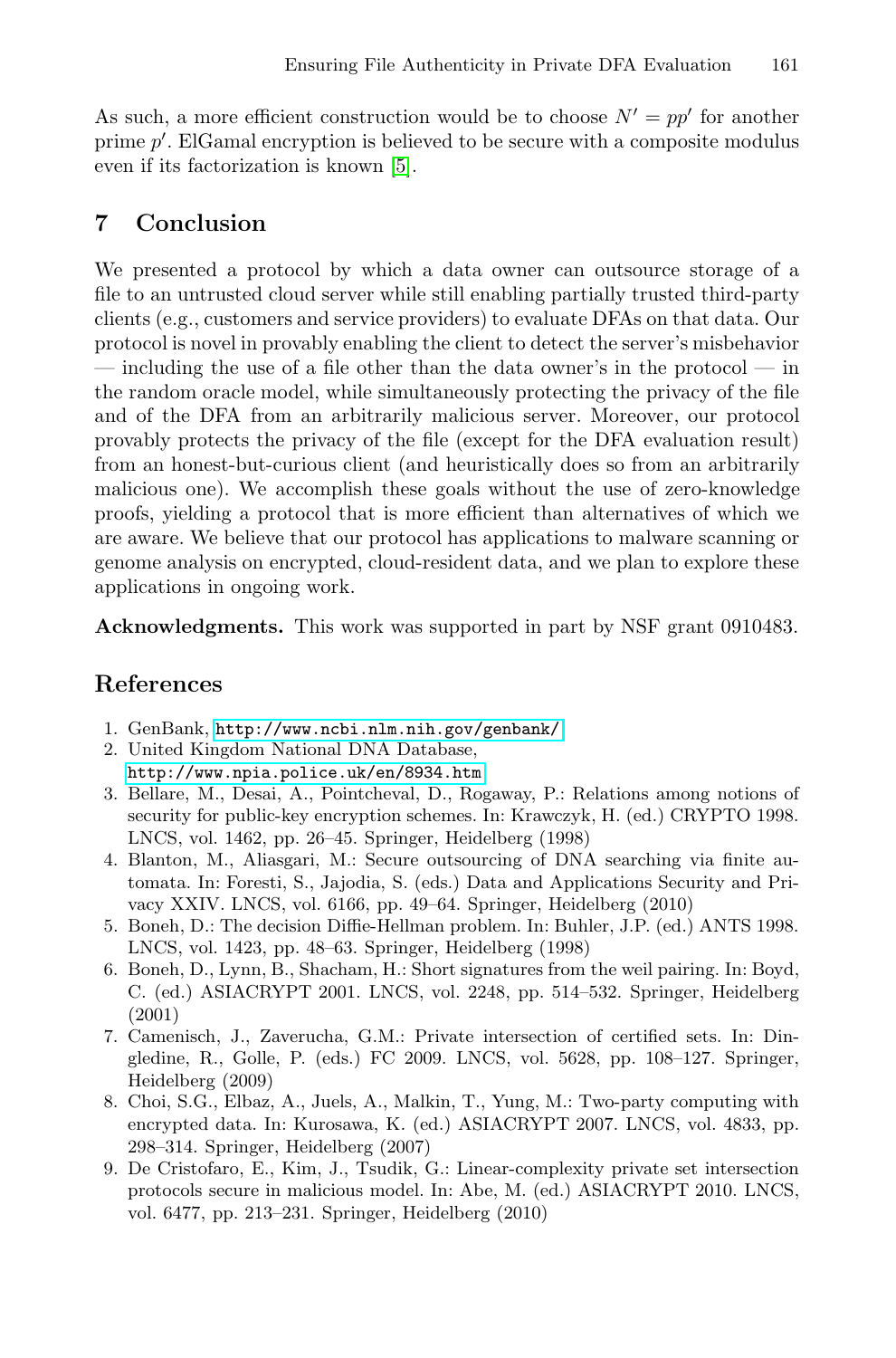- <span id="page-15-8"></span><span id="page-15-5"></span><span id="page-15-2"></span><span id="page-15-1"></span>10. De Cristofaro, E., Tsudik, G.: Practical private set intersection protocols with linear complexity. In: Sion, R. (ed.) FC 2010. LNCS, vol. 6052, pp. 143–159. Springer, Heidelberg (2010)
- <span id="page-15-3"></span>11. Curtmola, R., Garay, J., Kamara, S., Ostrovsky, R.: Searchable symmetric encryption: Improved definitions and efficient constructions. In: 13th ACM Conference on Computer and Communications Security, pp. 79–88 (2006)
- 12. ElGamal, T.: A public key cryptosystem and a signature scheme based on discrete logarithms. IEEE Transactions on Information Theory 31(4), 469–472 (1985)
- <span id="page-15-4"></span>13. Frikken, K.B.: Practical private DNA string searching and matching through efficient oblivious automata evaluation. In: Gudes, E., Vaidya, J. (eds.) Data and Applications Security XXIII. LNCS, vol. 5645, pp. 81–94. Springer, Heidelberg (2009)
- 14. Gennaro, R., Hazay, C., Sorensen, J.S.: Text search protocols with simulation based security. In: Nguyen, P.Q., Pointcheval, D. (eds.) PKC 2010. LNCS, vol. 6056, pp. 332–350. Springer, Heidelberg (2010)
- 15. Goldreich, O., Micali, S., Wigderson, A.: How to play any mental game. In: 19th [ACM Symposium on Theory of Computing, p](http://www.darkreading.com/security/perimeter-security/208804656/black-hat-how-to-hack-ips-signatures.html)p. 218–229 (1987)
- <span id="page-15-7"></span>[16. Hazay, C., Lindell, Y.: Efficient protocols](http://www.darkreading.com/security/perimeter-security/208804656/black-hat-how-to-hack-ips-signatures.html) for set intersection and pattern matching with security against malicious and covert adversaries. Journal of Cryptology 23(3), 422–456 (2010)
- 17. Hazay, C., Toft, T.: Computationally secure pattern matching in the presence of malicious adversaries. In: Abe, M. (ed.) ASIACRYPT 2010. LNCS, vol. 6477, pp. 195–212. Springer, Heidelberg (2010)
- <span id="page-15-6"></span>18. Higgins, K.J.: Black hat: How to hack IPS signatures (2007), http://www.darkreading.com/security/perimeter-security/ 208804656/black-hat-how-to-hack-ips-signatures.html
- 19. Katz, J., Malka, L.: Secure text processing with applications to private DNA matching. In: 17th ACM Conference on Computer and Communications Security, pp. 485–492 (2010)
- 20. Lenstra, A.K., Verheul, E.R.: Selecting cryptographic key sizes. Journal of Cryptology 14(4), 255–293 (2001)
- <span id="page-15-0"></span>21. Li, F., Hadjieleftheriou, M., Kollios, G., Reyzin, L.: Authenticated index structures for aggregation queries. ACM Transactions on Information and System Security 13(4) (December 2010)
- 22. Mazières, D., Shasha, D.: Building secure file systems out of Byzantine storage. In: 21st Symposium on Principles of Distributed Computing, pp. 108–117 (July 2002)
- 23. Mohassel, P., Niksefat, S., Sadeghian, S., Sadeghiyan, B.: An efficient protocol for oblivious DFA evaluation and applications. In: Dunkelman, O. (ed.) CT-RSA 2012. LNCS, vol. 7178, pp. 398–415. Springer, Heidelberg (2012)
- 24. Paillier, P.: Public-key cryptosystems based on composite degree residuosity classes. In: Stern, J. (ed.) EUROCRYPT 1999. LNCS, vol. 1592, pp. 223–238. Springer, Heidelberg (1999)
- 25. Pang, H., Zhang, J., Mouratidis, K.: Scalable verification for outsourced dynamic databases. In: 35th International Conference on Very Large Databases, pp. 802–813 (2009)
- 26. Papamanthou, C., Tamassia, R., Triandopoulos, R.: Authenticated hash tables. In: 15th ACM Conference on Computer and Communications Security, pp. 437–448 (2008)
- 27. Song, D.X., Wagner, D., Perrig, A.: Practical techniques for searches on encrypted data. In: 2000 IEEE Symposium on Security and Privacy (2000)